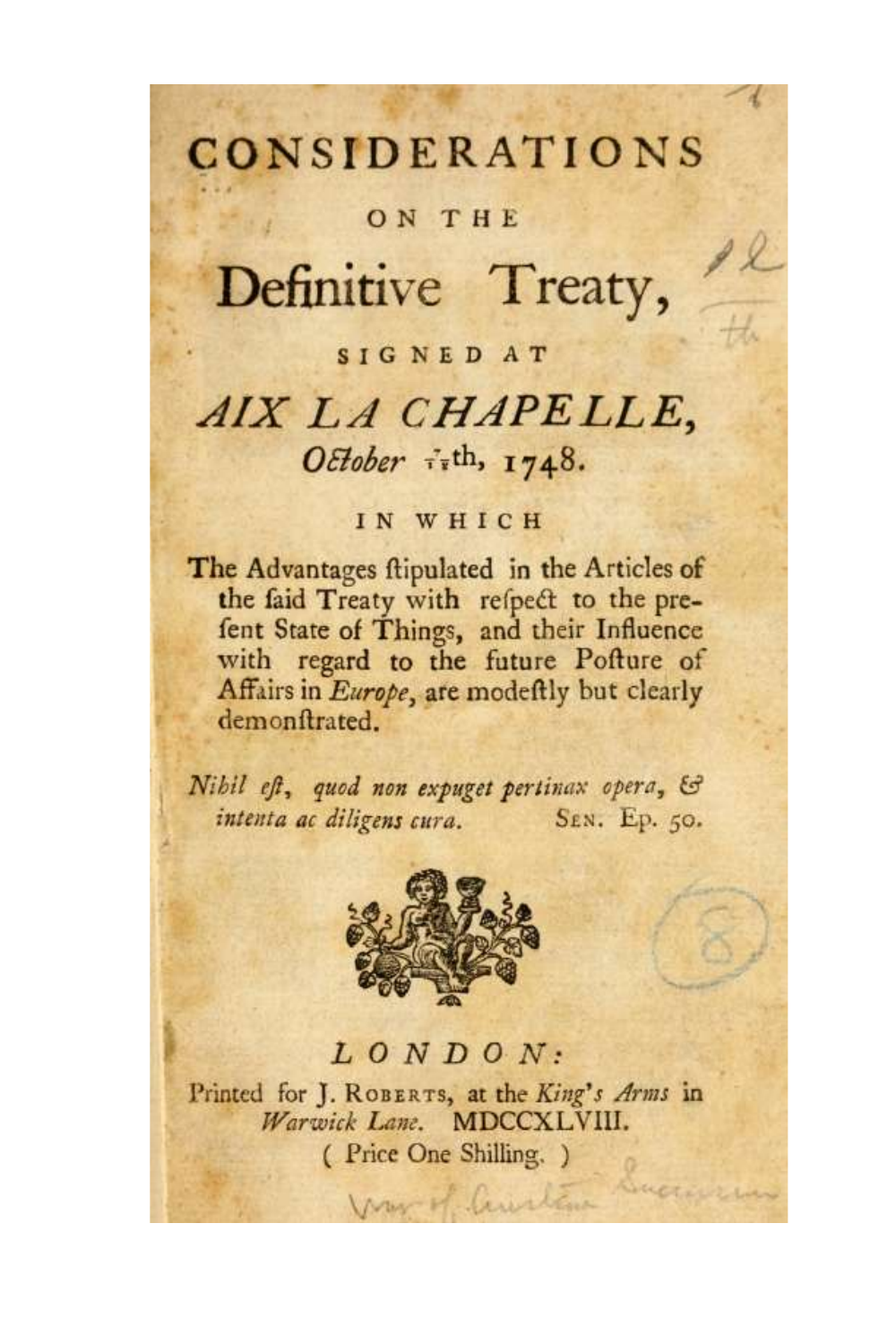## CONSIDERATIONS

### ON THE

# Definitive Treaty,

#### SIGNED AT

## *AIX LA CHAPELLE*,

October  $\frac{7}{18}$ th, 1748.

#### IN WHICH

The Advantages stipulated in the Articles of the said Treaty with respect to the present State of Things, and their Influence with regard to the future Posture of Affairs in *Europe*, are modestly but clearly demonstrated.

*Nihil est, quod non expuget pertinax opera, & intenta ac diligens cura.* SEN. Ep. 50.



Printed for J. ROBERTS, at the *King's Arms* in *Warwick Lane*. MDCCXLVIII. ( Price One Shilling. )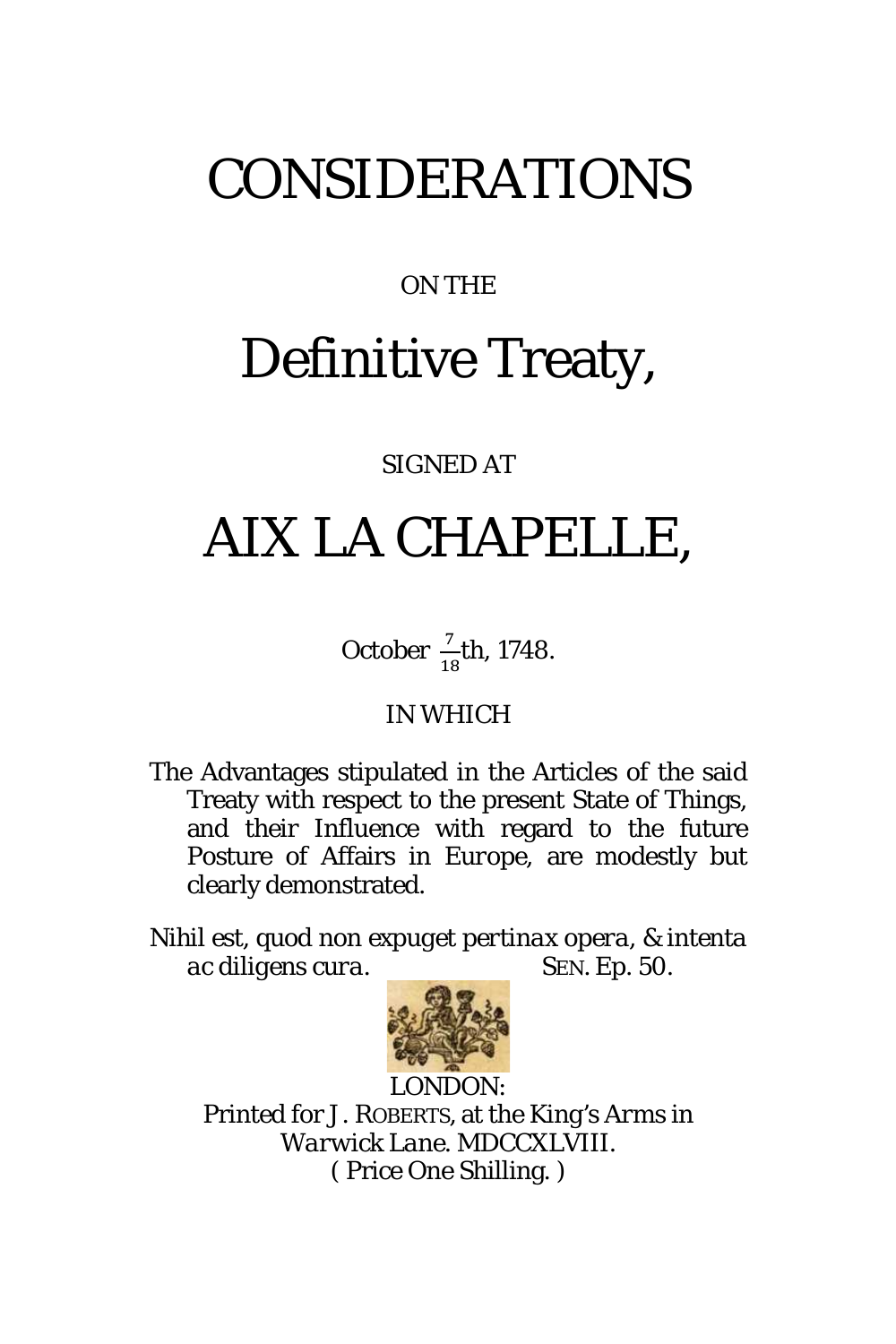

### CONSIDERATIONS

#### ON THE LATE

## Definitive Treaty

MONGST the many invaluable Blessings **P** we enjoy under our happy and excellent Constitution, that of the Liberty of the Press has been always esteemed, and with very great justice one of the most **EXECUTE:** considerable. By this we are distinguished from other Nations, where, tho' all are equally concerned in Consequence of the right or wrong Management of publick Affairs, yet a few only are trusted with the Administration, and those few are at once both Parties and Judges; they conduct all Things at their Will and Pleasure, and whatever their Fellow-Subjects may feel from their Conduct, none but themselves are allowed the Privilege to speak. No wonder that, under such Circumstances, the Government is presumed to be ever in the Right: But methinks there is more Reason to wonder, that in a Country where true Liberty is found, and where every Man may speak full as freely as he thinks, so many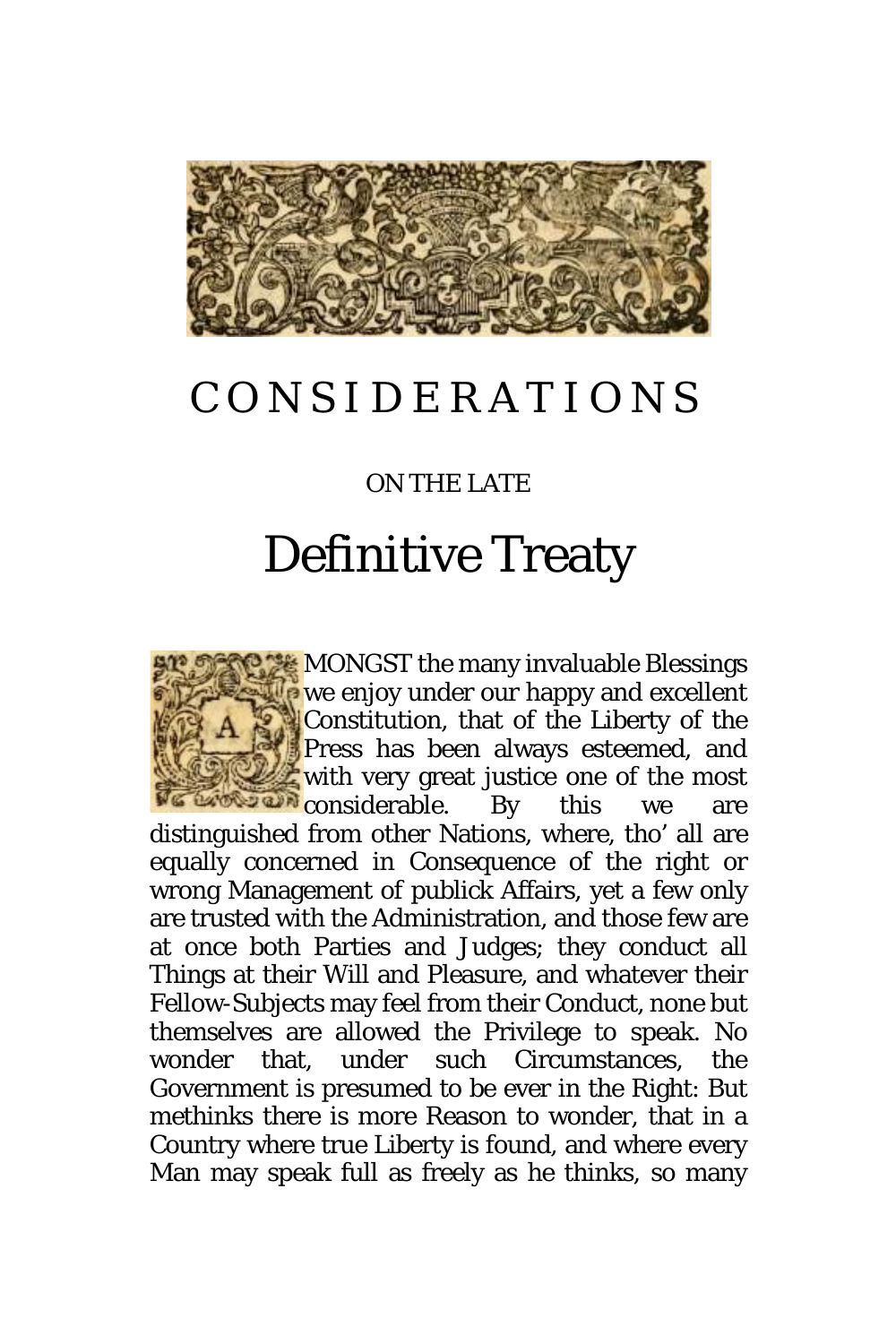should incline to an implicit Belief that the Government is always in the wrong. A Belief which tends no less to the Prejudice of those who are ruled, than to the Perplexity of their Rulers, which serves the Purposes only of the worst Part of the Community, and puts it out of the Capacity even of the best Men to render such Services to their Country as they otherwise both could and would, since this as wise Men would be their Interest, and as honest Men it must be the Effects of their natural Inclination.

But the true Way of exercising this Blessing, and thereby shewing that it is such, is to employ it not in the Service of the Great, or to gratify the Humour of a Mob; not to serve the Purposes of a Party, or to answer the Ends of particular Persons; but for the common Advantage, for the Use to which it was designed, in support of the Constitution; by enlightening and informing the People, giving them just Notions of the Condition they are in, of the Measures taken by their Superiors, and of what may be expected from such Measures. Neither is it possible to deceive them long or often, if any Man should be wicked enough to go about it, and should proceed in that Wickedness with all the Art and Skill imaginable; because Facts would quickly set them right, and by comparing his Promises with Events, they would be at no Loss to discern whether he spoke Truth or not, and if not, whether it was through Mistake or Design. A Man in such a Case will labour indeed at first under Suspicion, let his Intention be ever so upright, and his Work will be read with Prejudice, from a Supposition that he writes under Direction; but when Time, that discloses all Things, shall do Justice both with regard to the Rectitude of his Aim, and the Sufficiency of his Lights, he will have the Satisfaction of finding, that Truth will make its Way, tho' slowly, and that it is possible to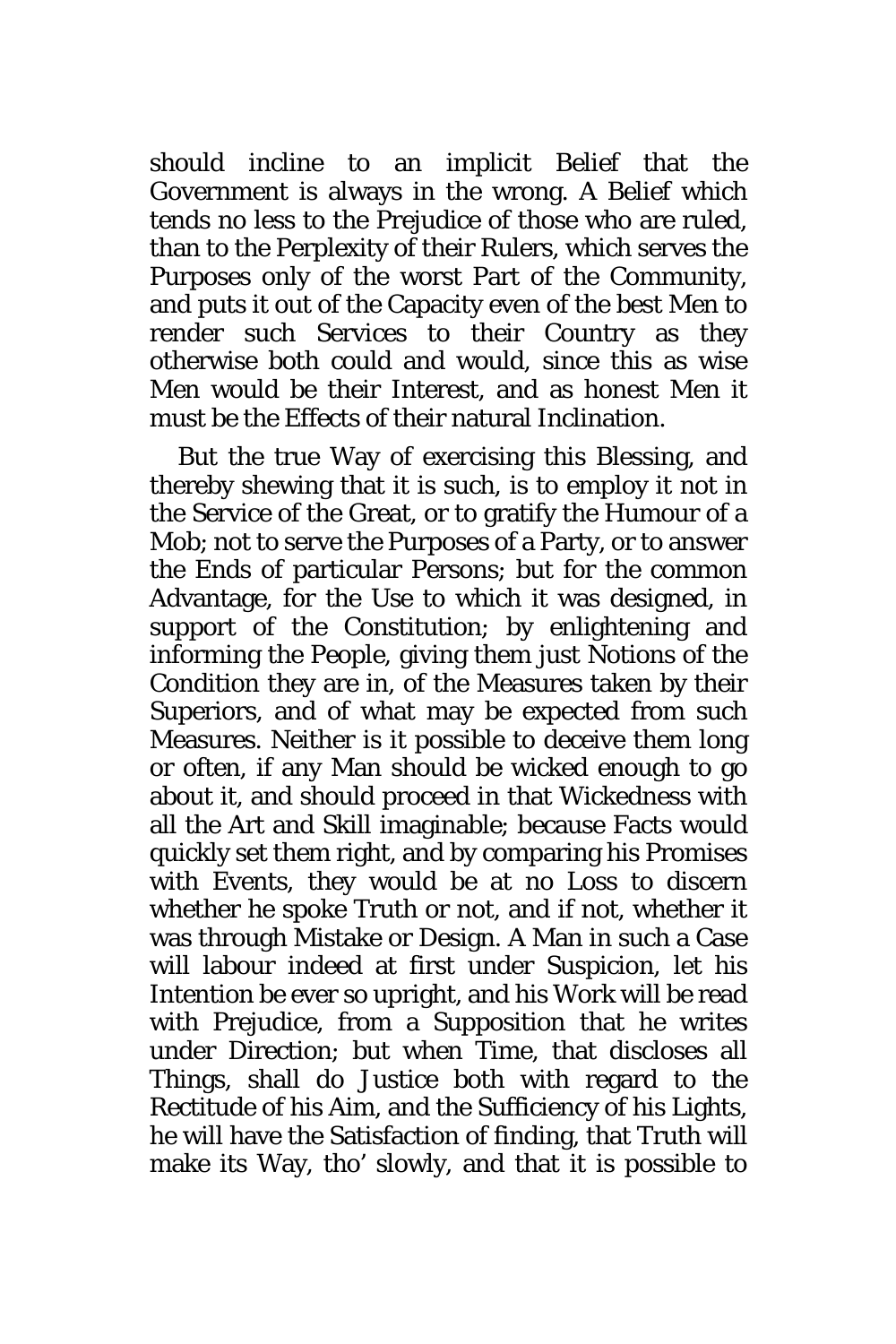acquire Reputation, without being the Tool either of a Ministry or a Faction. An Attempt of this kind is at all times justifiable, but at present it is both reason-able and requisite. We are just emerged out of a War, by which we were excessively exhausted, in the carrying on of which we had but little Encouragement, and towards the Expence of which we contributed beyond even our own Examples in former Times. To do this we have been forced to have Re-course to various Methods of raising Money, none of which were indeed inexcusable, and yet all of them justifiable only, by that dangerous Plea of Necessity, which may be used to justify any thing. At a Time therefore like this, if any thing can be done, said, or written to conciliate the Minds of Men, and to induce them to acquiesce in the Measures which have been pursued for extricating them out of such a War, and uniting them in their Endeavours to make the right and proper Use of the Peace, this will be certainly a publick Service; and he who is not satisfied with a Consciousness of this deserves no Reward, and will much lessen the Value of his Labours if he pretends to it.

We have, since the Preliminaries were signed in the Month of April last, heard Abundance of Objections railed, or rather Sarcasms thrown out against the Terms of the Peace, and against the Negotiators of it; but most of these have been equally removed from Argument and Decency, and for these Reasons have been probably thought not to stand in need of any Answer: For, in the Nature of Things, Absurdity and Abuse answer themselves, there is no Possibility of confuting Nonsense, and it is a very difficult Thing to make a Reply to Billinsgate. In such Cases, Silence is so far from being a Mark of Guilt, that it is the surest Sign of Innocence. Bad Men are the soonest angry, but a just Sense of being in the right will make People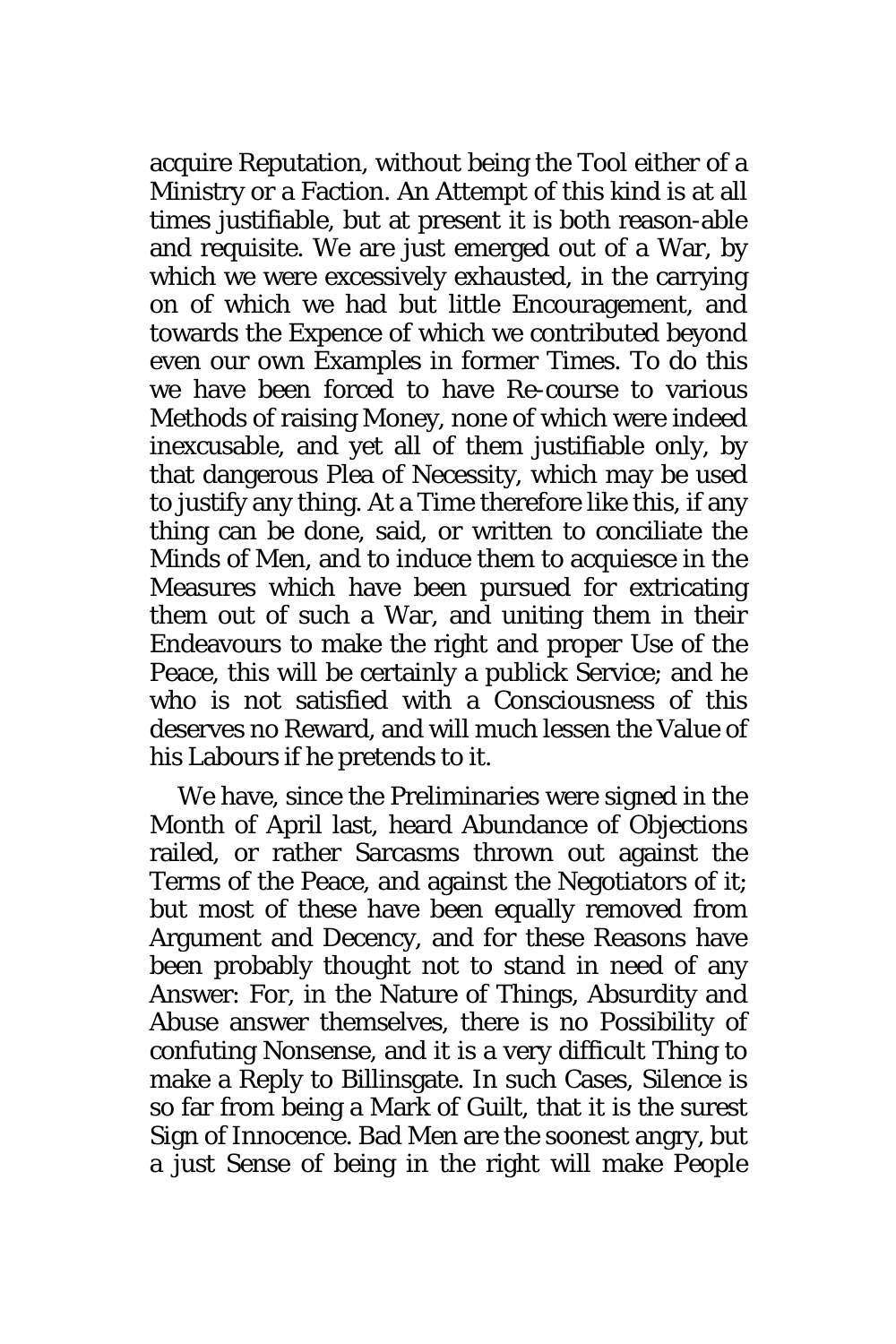easy, not only under the Misfortune of being mistaken, but under the greater Unhappiness of being maltreated. To behave well, and to be repaid with ill Language, was of old observed to be the Fate of Princes, and will, perhaps, as long as the World stands, be the Lot of their Ministers; and the Knowledge of this furnishes the best Presence, which is, hearing without Anger, and replying without Resentment. There is nothing easier than to defend a good Cause, because there is hardly any thing that can injure it, but the Advocate's deviating into unbecoming Language. He who is sure to speak Truth, may despise Invectives, nor need he be in any great Pain about the Arts of Persuasion, let him aim only at being perspicuous, and he will be eloquent of Course.

To make the Application of this Rule, as far as is within the Compass of my Power, I shall, without farther Introduction, declare that my Design is to dispose all candid and impartial Readers to have a good Opinion of this Treaty, and to incline them to make the right Use of that great Blessing of Peace, by banishing all domestick Jealousies and Heartburnings, in order to unite in concerting the most effectual Methods for paying our Debts, lessening our Taxes, and promoting Trade. To do this effectually, I shall make it my Business to shew, that this Peace was well-timed; by which I mean, that it was not entered upon either too soon or too late; that it has been conducted with great Dignity and Prudences negotiated with all possible Marks of Candour and Ability, and concluded upon Terms as advantageous and as salutary as those who were most sanguine in their Expectations could expect. After this is done, I shall demonstrate how little Weight there really is in what have been hitherto stiled popular Objections; and, lastly, I shall venture to offer a few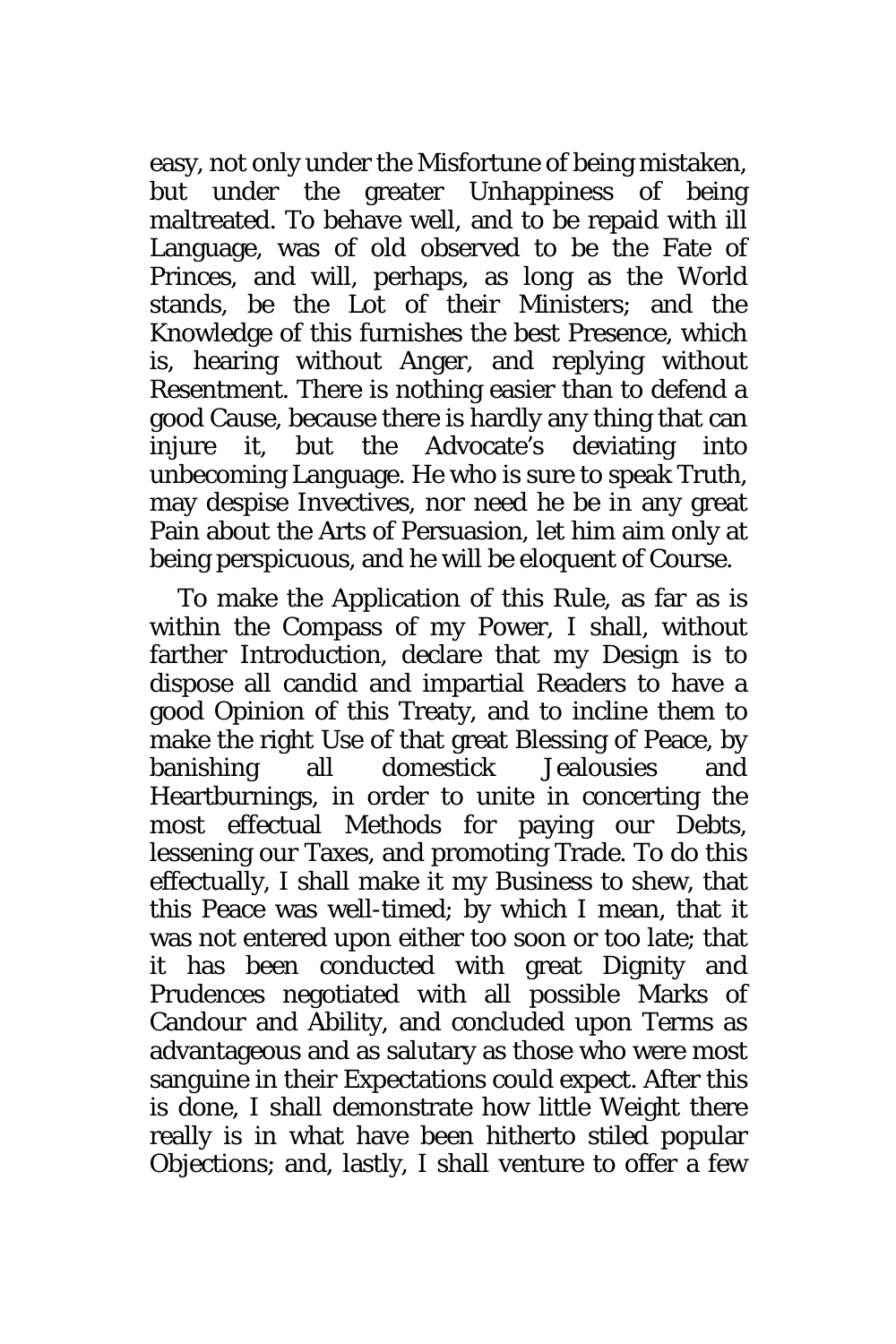Conjectures as to the Operation of this Treaty, in reference to the future State of Things; and in handling these Points, I shall be so far from overstraining Things, or giving false Colours to what might otherwise wear a Form not altogether pleasing, that I shall make it my Business to avoid every thing that has the Appearance of Rhetorick, shall keep close to the Matters of Fact that are within my Province, without running into any Personal Panegyricks, as professing to recommend not Men but Measures, and seeking the Favour of the Publick, not the Approbation of those who are entrusted with publick Affairs. They are, without doubt, as well as other Men, intitled to Justice, and he who makes Use of the Liberty of the Press to defend their Measures, does them Justice, but no Favour, and therefore has no Merit to plead with them. This may be suspected at the Entrance of the Work; but, 1 doubt not, before I come to the Close of it, the Reader will be convinced of my Sincerity, and be satisfied that I speak and mean the same Thing.

It is stipulated In the second Article of the Treaty, That what is passed with respect to the War, shall be buried in profound and perpetual Oblivion; and therefore I will not pretend to enter at all into the Rife and Progress of this Dispute, into which, it is certain, that we did not enter from Motives of Ambition, or with a View to our private Interests: That is to say, we did not seek to aggrandize ourselves at the Expence of our Neighbours, but to do ourselves Justice, and to prevent any of our Neighbours from aggrandizing themselves at the Expence of our Allies, or by overturning that System, which the Reason of Thing?, the successive Judgment of the wisest Politicians, and the Experience of many Years had shewn to be fittest for maintaining the Independency of the several *European* Powers, and promoting their Welfare and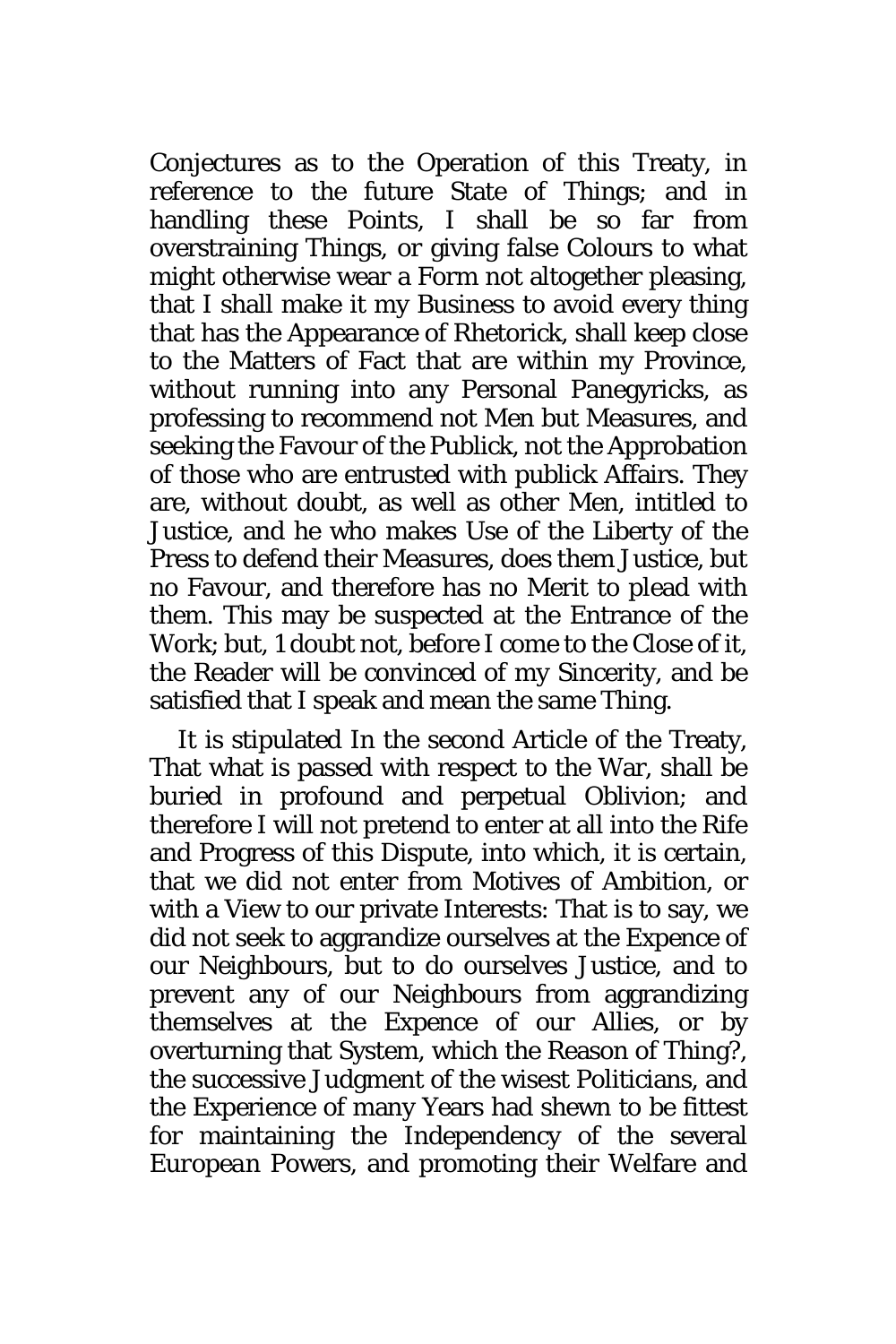Prosperity respectively. As our Intentions in this Respect were highly laudable, so our Constancy was very remarkable. We were not frighted from doing our Duty, either by the Appearance of distant Danger, or by the coining of it even to our own Doors: We were not wearied with the Expences, tho' they rose, as I have already observed, higher in Proportion than in former Times, and were raised with Difficulty enough: Neither were we disheartened by Disappointments, but supported them with Spirit and Firmness, as not our Friends only, but even our Enemies, have confessed. It is true, that we were very far from being always unsuccessful; so far from it, that our Naval Force gained us considerable Victories, and proved highly advantageous to us in other Respects; and at Land, the ever-memorable Victory at *Dettingen*, and the noble Efforts of the *British* Troops at *Fontenoy*, will do us Honour in succeeding Times.

It would be manifest injustice therefore to pretend, that we were hasty or precipitate in our Thoughts of making Peace: We did not entertain them before our Enemies, much less did we seek or propose them upon mean Terms. On the contrary, in the Times of greatest Danger, they were the farthest from our Minds; but when our Enemies were weary of exhausting their Blood and Treasure, and saw plainly that the Opposition given them was such, as would sooner or later defeat any Plans for extending their Power and Influence to a dangerous or destructive Height, they began to shew a Willingness to lay down their Arms, and to relinquish those Conquests that had cost them so dear, and which it was impossible we should see them retain, while we had any Regard to our own Honour or Safety. This being the Case, (and that it was the Case, all *Europe* is sensible, and the Treaty itself expressly declares) they could have no Grounds to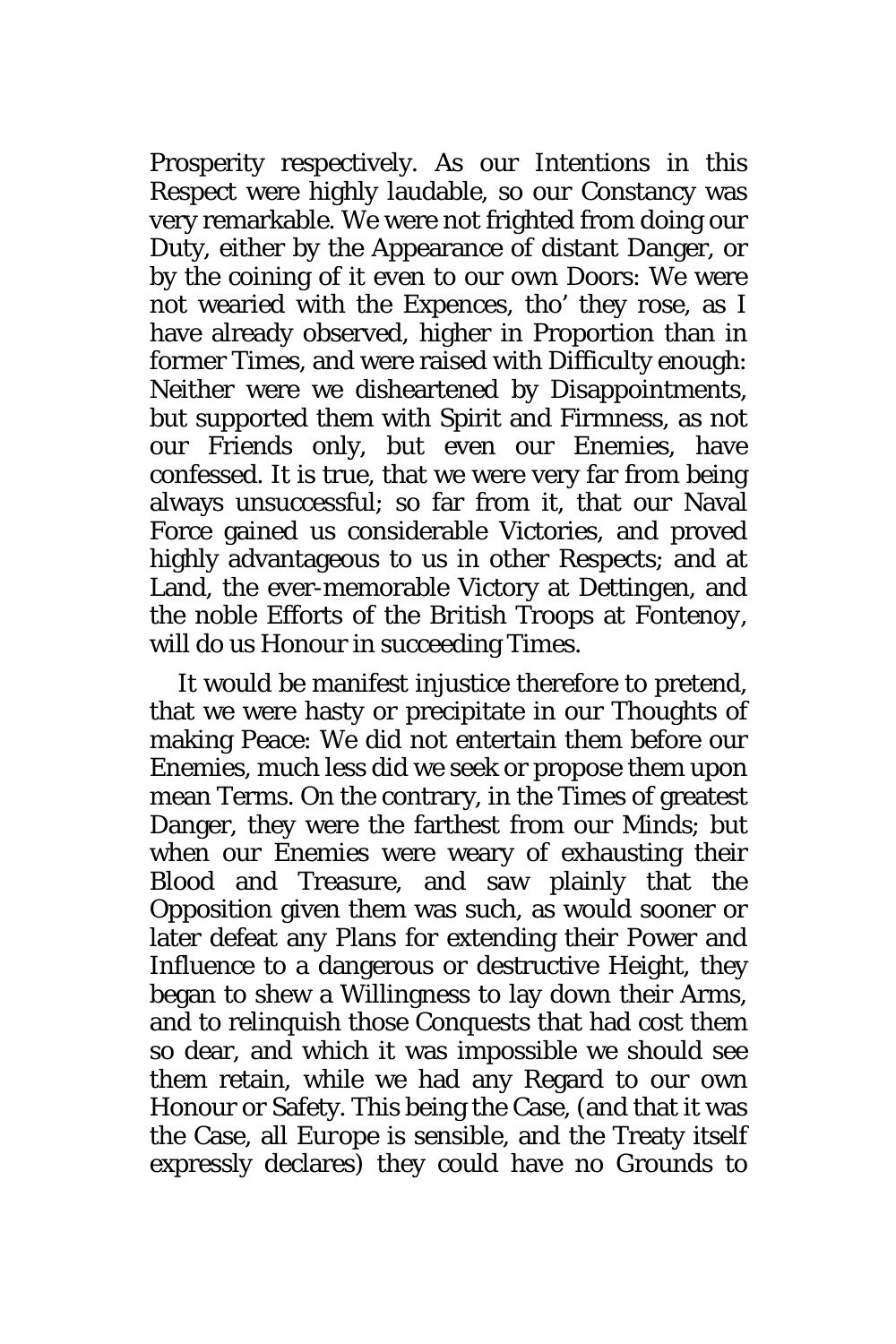over-value their Condescension, or to under-value us for being willing to listen to Overtures that were in themselves reasonable, and that were very far from being embraced with that kind of Eagerness that might seem to proceed either from a conscious Incapacity, or a total Dejection.

As our Enemies had no Cause to triumph, so we never gave our Allies the least Occasion to complain; we were always ready to concert proper Measures for the Maintenance of the common Cause, and we never failed to perform with Punctuality, what with Alacrity we had undertaken. We never attempted to chicane or wrangle, but shewed the utmost Willingness not only to bear our Part, but even more than our Part, whenever it was found to be necessary. We were never wanting in our Assistance, when it appeared to be requisite, even in Cases that did not fall within the Limits of our Stipulations; neither did we listen to any Terms of Accommodation that might be forced upon them by their Distress, but with the utmost Chearfulness supported the War in all the different Scenes of Action, till it was evident that there was no longer any Danger of their being reduced to accept of Terms destructive or dishonourable. Nay, when Peace was offered, and Negotiations entered into, we proceeded entirely in Conjunction, and at last broke them off, when they appeared to be unacceptable to them. Neither were these Negotiations revived, till such Time as the Affairs of our Allies made it absolutely necessary, and till all *Europe* saw that we had to the full, as great a Regard for their Security as for our own.

After making these Reflexions, it may not be amiss to come a little nearer, and to observe, that notwithstanding all the Difficulties they had to struggle with, and these were not a few, those at the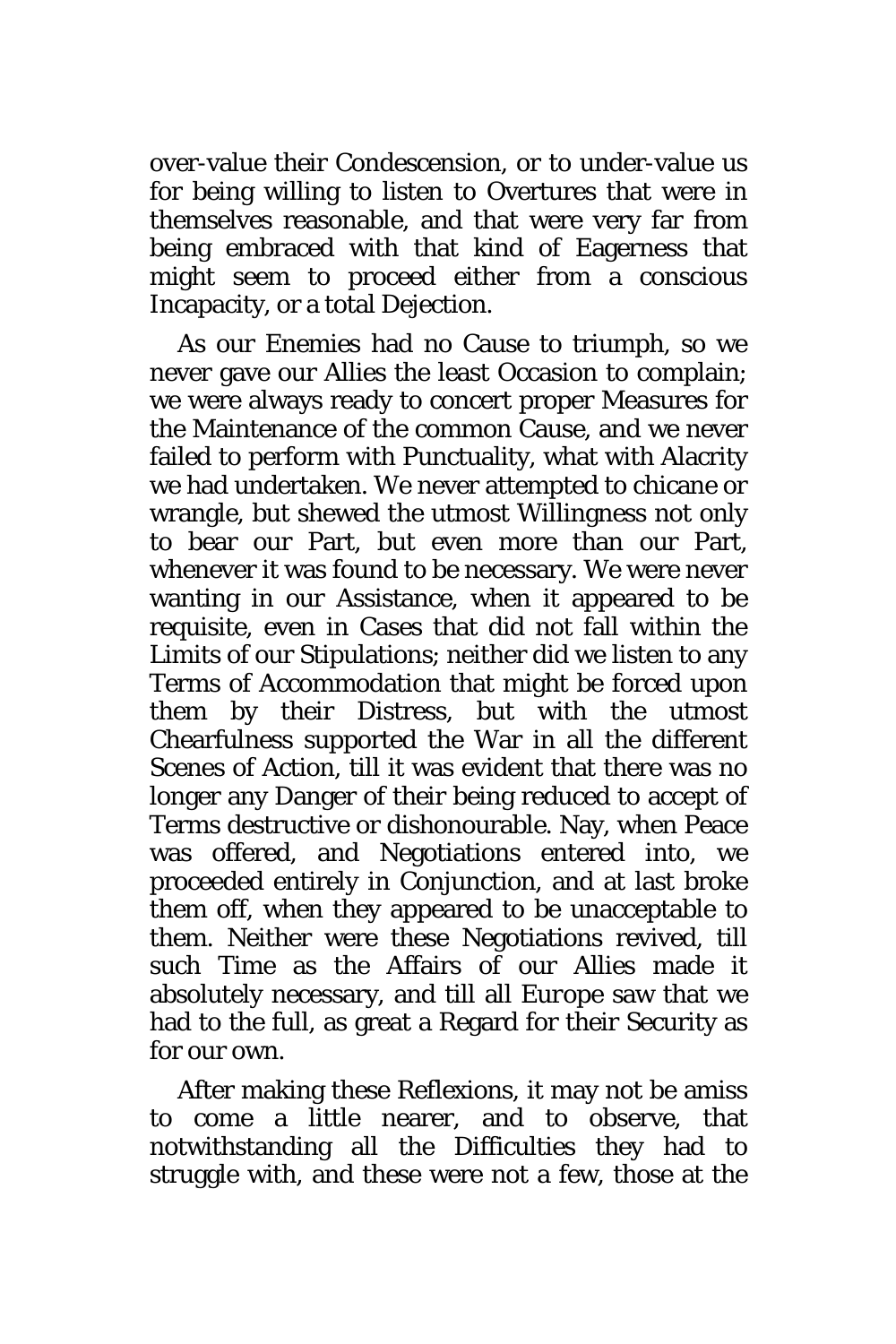Helm did not in Earnest venture upon a Negotiation, till all the Parties in the Nation had not only declared, but I may truly say, had clamoured for Peace. It is not so long ago that we should forget, neither were these Remonstrances made in such a Manner, that, if it was at all necessary, we should be unable to prove this; but the Point being both recent and publick, there seems to be no Necessity of doing it; for notwithstanding that some have since thought fit to talk in another Strain, yet all candid and impartial Judges must be sufficiently satisfy'd, that this arises only from a Change of Circumstances, and that the same Thing would have happened, had these Negotiations been till now, or indeed ever so long delayed.

It must therefore be admitted, that a properer Time could not have been chosen, than that which was made choice of to treat, our Enemies shewed a Disposition, and professed a Willingness to listen to Reason; when our Allies were in Circumstances that would admit of no Delay, and when the Parties in this Nation, who very seldom agree in their Sentiments upon any Point of publick Concern, seem'd not only to desire a Peace, but upon the Point of treating it as a Thing criminal in the Ministers, that they had declined the several Offers made them, not for a general only, but a separate Peace. If at such a Time, and in such a Situation, they were not Justified in taking the necessary Steps for putting an End to so burthensome a War, and for procuring a Peace, that was so requisite in the Sentiments of all, who could pretend in any Reason to form a Judgment upon the Point, it is not easy to discern when, or how, they could ever be Justified. But when they had taken such Resolutions as in that State were the most proper, they entered upon the Execution of them with much Calmness and Consideration; and as they were not hasty in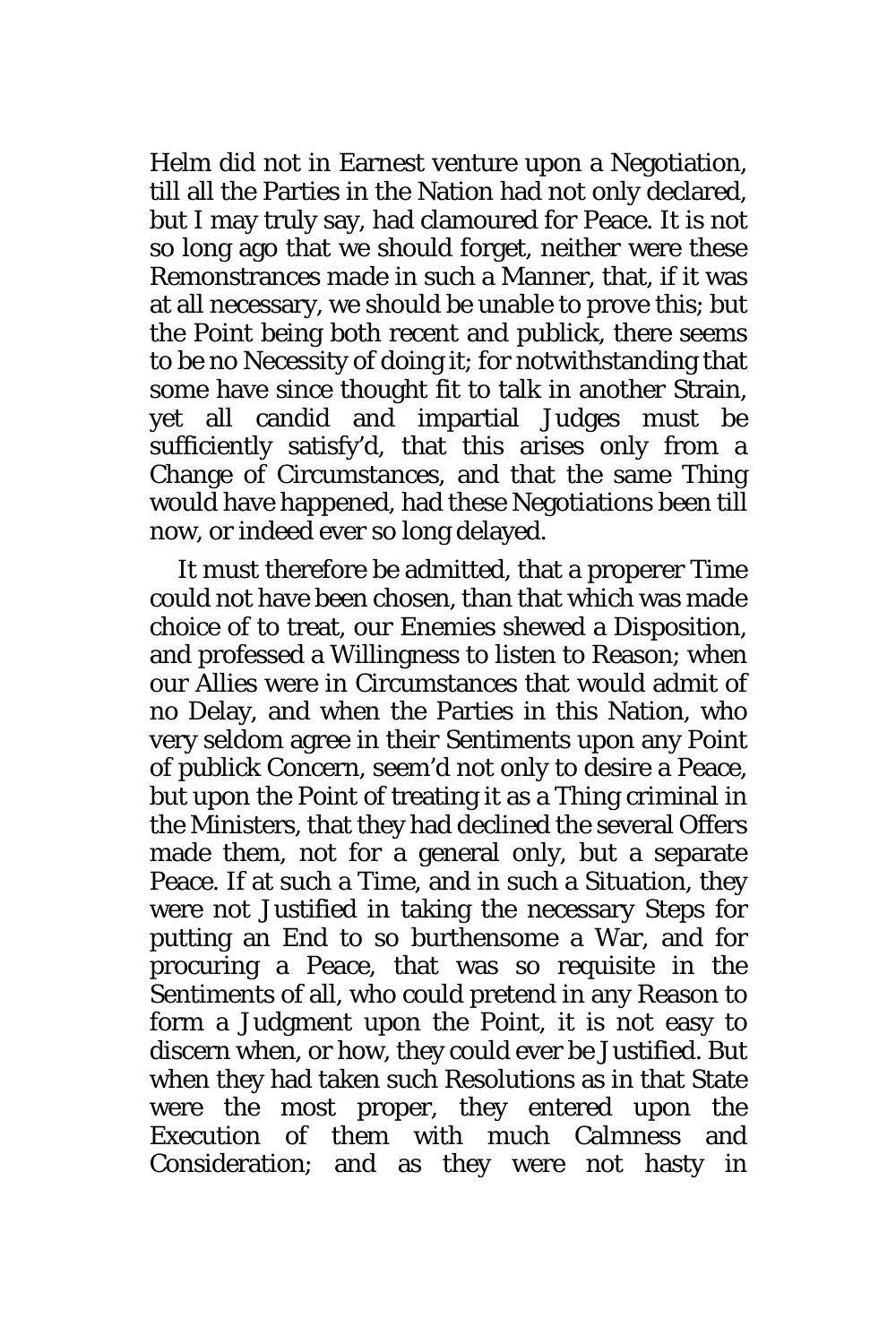beginning a Negotiation, so when it was begun they acted with such Steadiness and Secresy, as to bring nothing to a Conclusion, till they were sure of stipulating such Terms as might effectually provide for the Points that had been held of the greatest Consequence during the Continuance of the War, and for the procuring of which it had been so long continued.

It ought to be no Diminution to the Weight of this Argument, that the Facts upon which it turns are far from being new, or picked up in the Anti-chambers of present or of past Ministers. Indeed this is so far from being the Case, that their publick Notoriety makes them so much the fitter for my Purpose, who do not mean to amuse my Readers with fine-spun Tales and curious Anecdotes, but to shew them the Truth, by Arguments that are deduced from Evidence, which is directly within their own Reach. The Fitness of the Time, in reference to those at the Helm, remains then a Thing out of all Question; and perhaps this might have been urged with great Shew of Reason, in Excuse even for accepting disadvantageous Terms; but to treat at such a Time, not only without Disadvantage, but with Credit and Safety, was no easy Thing, was scarce to be expected, and for this Reason only I think is hardly believed. But Matters of Fact will put this likewise out of Doubt, and when we have once shewn with what Dexterity and Address the whole Negotiation was managed, we shall very clearly make it appear, that the Terms are such as ought to be approved and applauded, and as visibly demonstrate, they were settled and obtained by Men of sound Heads and honest Hearts, who knew the Price that was set upon Peace by those with whom they treated, resolved to drive their Bargain hard, and to keep up the Market to its greatest possible Height.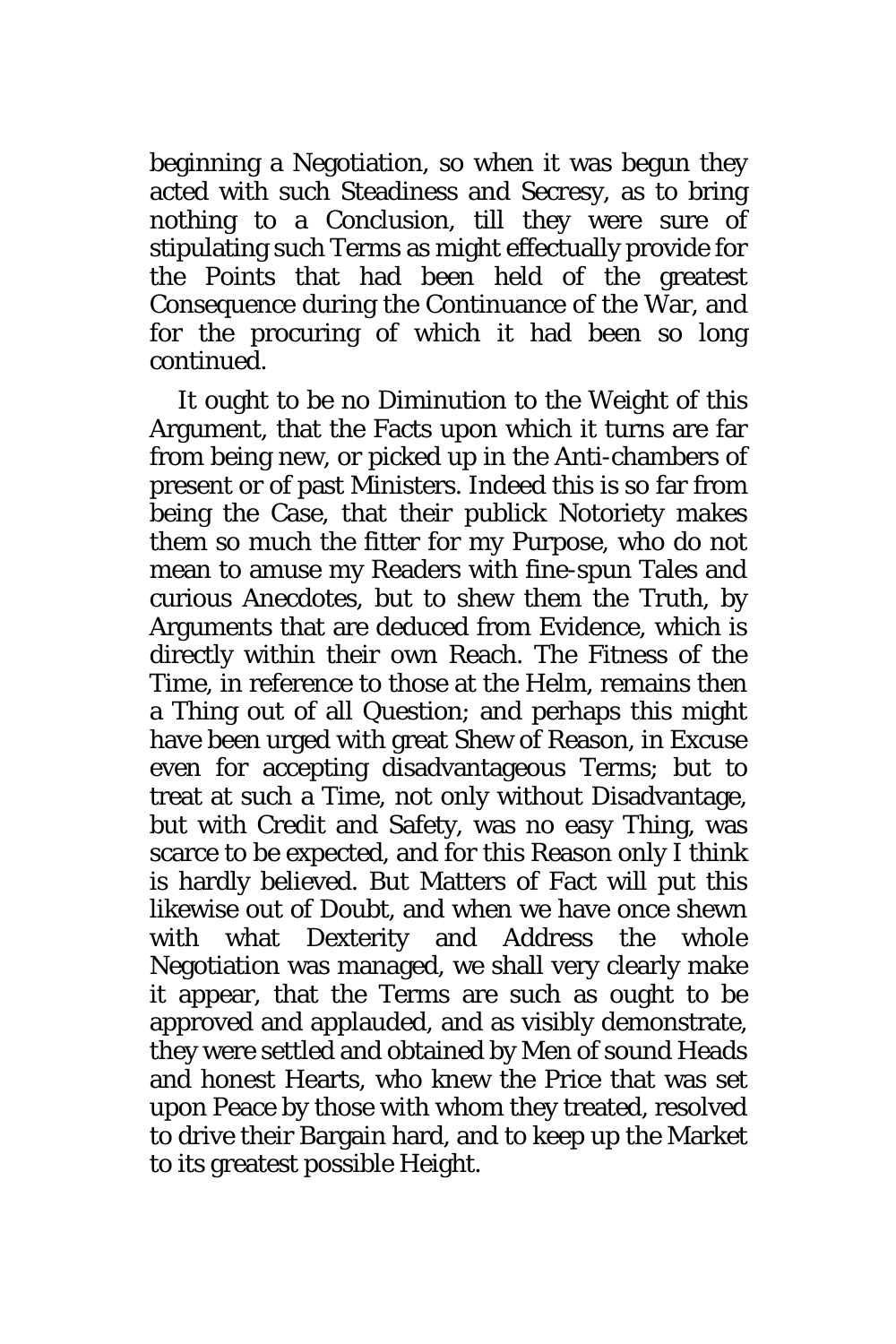When the Resolution was taken of treating, and it is very possible when some Ideas were formed of the Terms upon which a Peace might be made, our military Preparations were far from being suspended, every Thing took its Course as if the War was to be continued with Vigour; our Squadrons sailed for both *Indies*, our Fleet was reinforced in the *Mediterranean*, and the March of the *Russians* was pressed as a Thing of the last Importance, and the Measure upon which we most depended. I could mention some other Points of the same Nature, but that it would draw my Discourse into too great a Length, and thereby weaken its Force and lessen its Perspicuity. Let it suffice then to say, that as these Schemes were sensibly laid, they had a very happy Effect. The Enemy very plainly saw, that we had still great Resources, and meant to depend upon them, if they set their Pretensions too high. Our Allies saw clearly, that we did not mean a separate or a partial Peace, a Peace to which they might be bound to assent, or to which they might be compelled to submit; but such a one as might be suitable to all Parties, and either repair the Losses of the War, or establish so solid and so salutary a Peace, as that the Effects thereof quickly should. At home the People saw, or might have seen the Propriety of this Disposition, which however some who knew, or ought to have known better, were pleased to represent as a Mixture of martial and pacifick Resolutions, that would not either promote the War or produce a Peace,

Upon the first Meetings *Aix la Chapelle*, a Resolution was taken of laying aside Forms as much as possible, and proceeding to Business. The Method of doing this was quickly adjusted, but studiously concealed. The Magistrates and the Inhabitants went on with their Preparations, the Place of meeting was appointed, and the solemn Opening of the Congress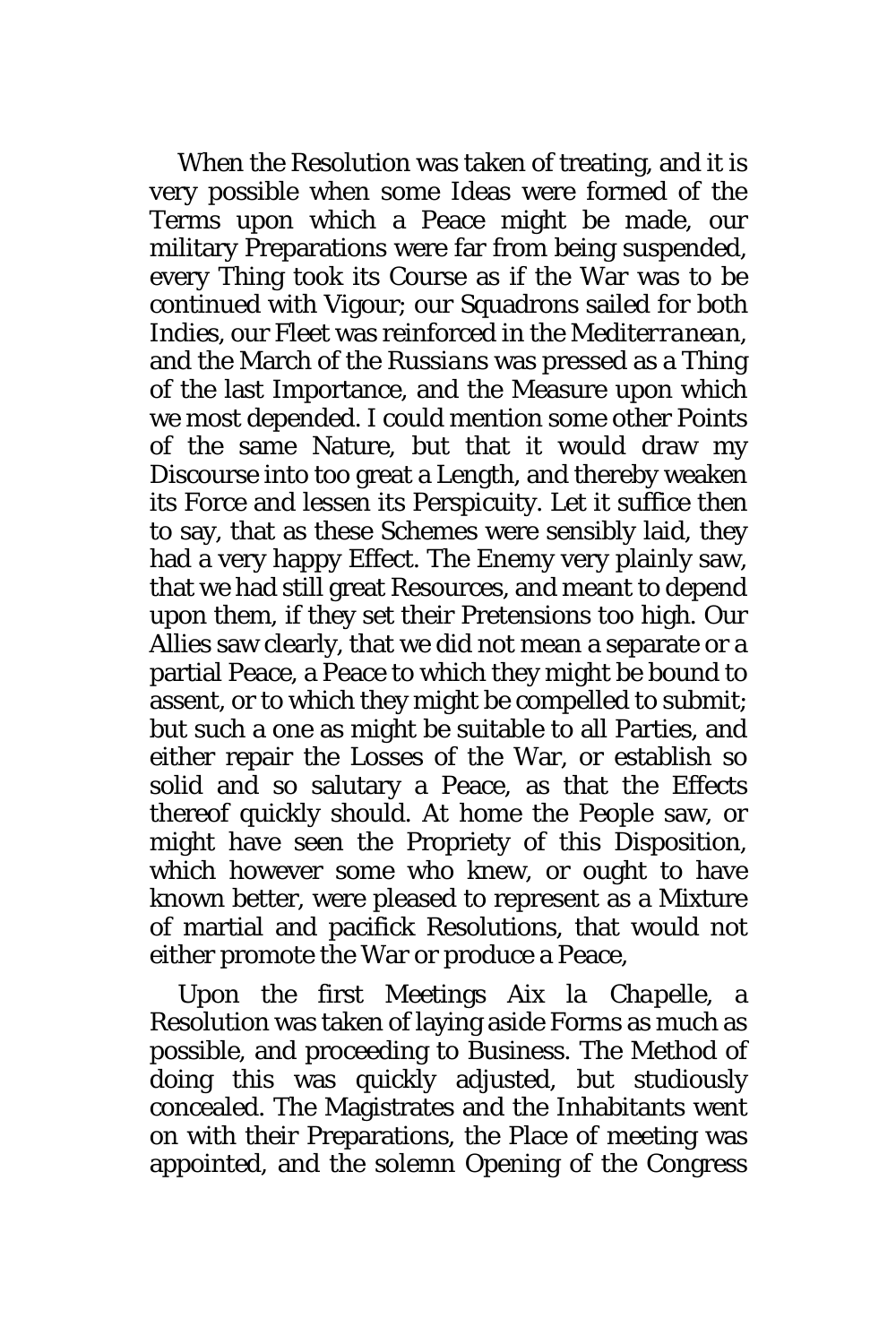was a Thing looked for, even among some quick-sighted Politicians. In the mean time the Ministers met and conferred, and very soon saw that each was a perfect Judge of his own Strength, and that upon the whole, the Scales were not quite so uneven as the World generally imagined. The Superiority of our Naval Force was an Equivalent for the *French* Power in the *Low Countries*, the March of the *Russians* balanced the Fate of *Maestricht*; for to have penetrated into the Heart of *Holland* might have been attended with untoward Circumstances, and to have pushed the allied Army on the Side of *Germany* would perhaps have determined the Measures of the *Germanick* Body, and must inevitably have hastened the Junction of the *Russian*, The Business then was not, to lose Time in Formalities, but to reduce the Terms within a moderate Compass, to express the Sense of them clearly, and to give them such a Sanction as might prevent their being unravelled, suddenly and at once.

One cannot but be aware that a Matter of this Nature and of this Importance, could not be transacted without great Difficulties, or without much Management and Address. Instead of being hard, it would be the easiest Thing in the World to set this in a very strong Light; to shew how few of the Ministers, who were admitted to these Conferences, could with Reason be supposed to have the bringing Matters to a short Issue, and that upon practicable Terms, at Heart. How many other Courts were looking on, and only waiting for some certain Signals to interpose their Memorials, and lay the Foundation of Enquiries and Discussions, that might have taken up not barely Days and Weeks, but have required even Months and Years? How many Accidents might have intervened, while the Ceremonial had been regulated, the Points in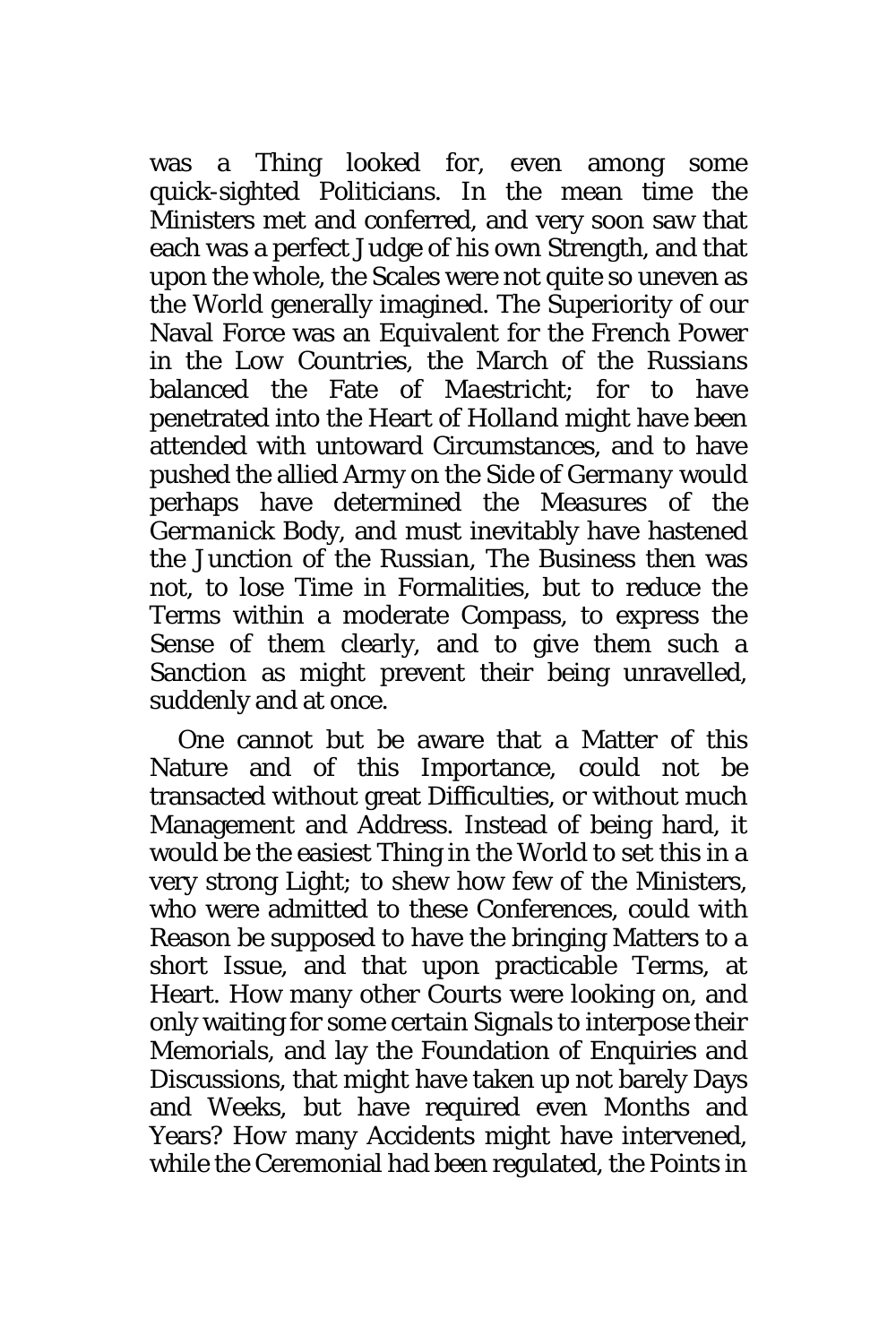the common Order distinctly debated, and the Instrument drawn up in the customary Form? I say, it would be very easy to expatiate upon these, and thereby shew, that, without some Expedient capable of averting these Delays, the favourable Opportunity of coming to a Conclusion had been lost, some important and decisive Stroke had probably given a new Face to Affairs, and perhaps another Year might have been spent in fighting Things into such a State of Equality as when the Conferences were opened at *Aix la Chapelle.* To seize this critical Moment therefore, and to give a Check to the Military Operations, was at once a most delicate and a most necessary Point to achieve.

It may not be amiss, however, if I take the Liberty of putting the Publick in Mind, that it was no Secret that there were, in certain Countries, Parties disposed to make a Point of carrying on the War, notwithstanding Peace was so visibly and so glaringly necessary, and without excelling them in Vigilance, there was no disappointing these Views. Now, in the midst of these intricate Embarrassments, the able Negotiators took their Measures with such Spirit and Secrecy, and conducted every kind of Form that was indispensably necessary, in so clear and unexceptionable a Manner, that Matters were brought to bear, and the Particulars relative to a general Pacification, were reduced to a Consistency, not only before the World expected, but before they had so much as a bare Suspicion of it. The Preparations were still going on, the Opening of the Congress was from time to time postponed, Couriers arrived and were dispatched about Things that seemed to be of no great Importance, and only a few previous Conferences were held, into which it was scarce supposed that the very Out-lines of Business would enter. Yet in these Conferences this great Affair was not only canvass'd, but concluded with so masterly a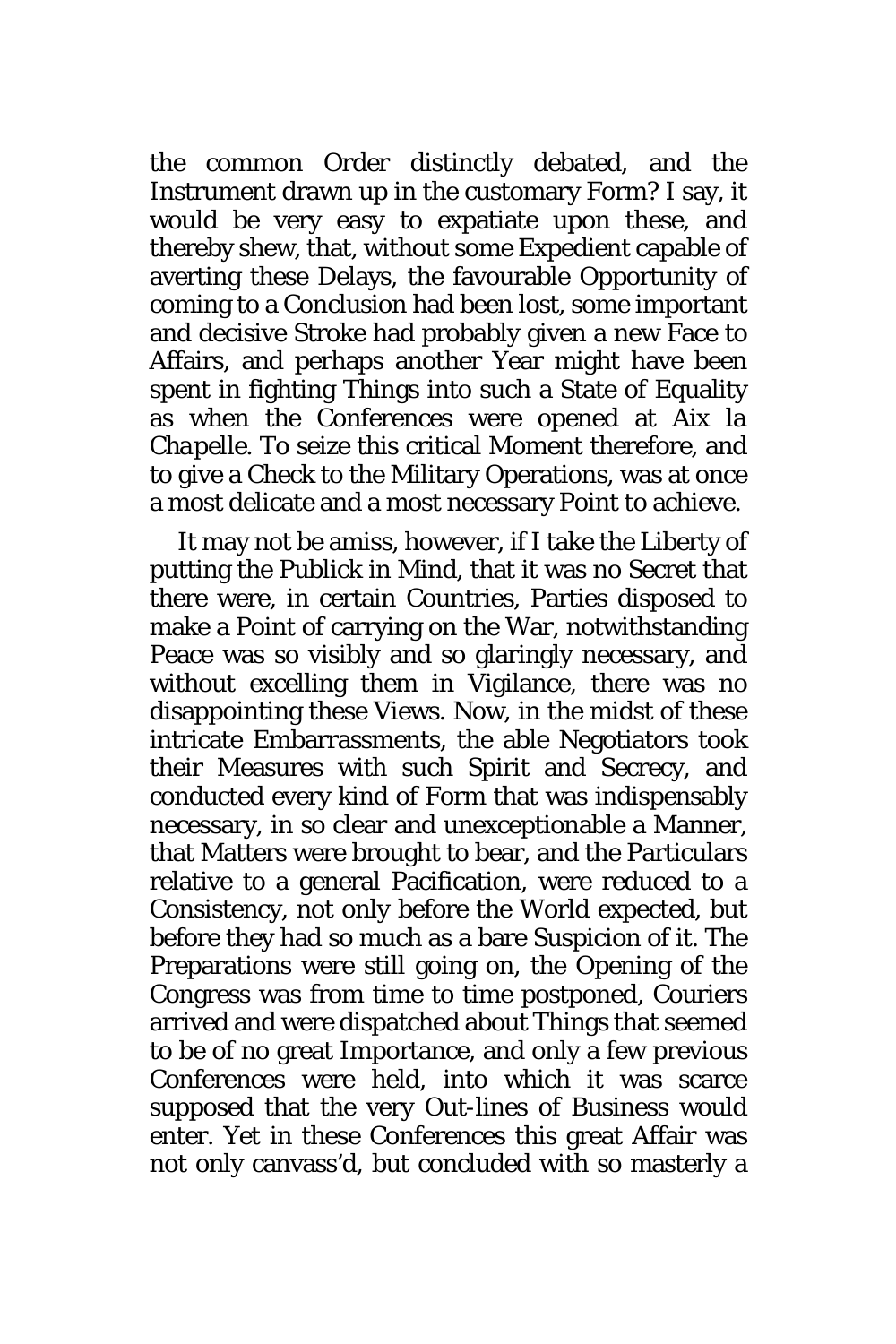Turn, that the signing of the Preliminaries was not only known, but declared by Authority, at the *Hague*, at *London*, and at *Paris*, by that time it was well whispered at *Aix la Chapelle* All the Complaisance shewn upon this Occasion by the Negotiators, was allowing the Fortress of *Maestricht* to be taken, after Provision had been made that it should be restored, because no fair Pretence should be left to a certain great Soldier to say, that the Conclusion of the Pacification might have been made without throwing a Shade upon his Victories. This, and other Precautions had the desired Effects, a Cessation of Hostilities ensued, and by tasting the first Fruits of Peace, the People in every Country lent their Assistance, as far as it went, to those who made it their Business to promote its thorough and absolute Establishment.

The same Sagacity, Industry and Secrecy was absolutely requisite in the Prosecution of that important Negotiation, and to prevent any of the capital Articles from being brought again into Debate. I will not say that the bringing the Definitive Treaty to a Conclusion was as arduous and difficult, but I will make no Scruple of affirming, that it was as nice and delicate an Affair as the settling and subscribing the Preliminaries; nor do I in the least scruple gaining Credit with the Reader, when I put him in Mind, that there was nothing now of Surprize in the Case; every one's Eyes were open and attentive, every Colour of an Objection had not only been started and tried, but dressed in the most formidable Manner, and brought upon the Stage with all the Advantages that Rhetorick could give it. The Ministers, however, remained steady to their Point and to their Principles; they had done excellently well towards making a Peace that ought to please every body, and to make one that should absolutely please all, they were sensible was not within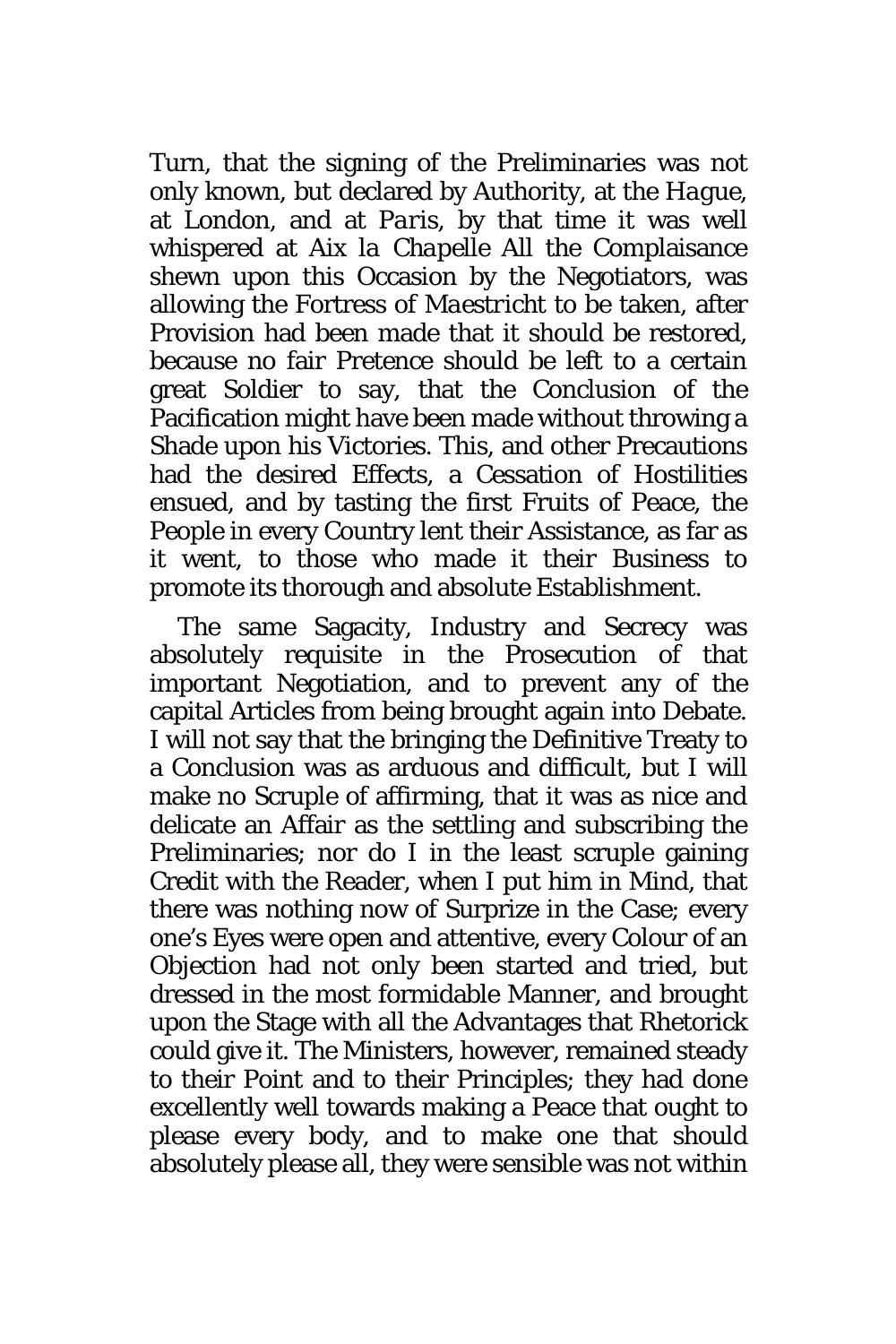the Limits of human Capacity. They had proportioned the Gain and the Loss of all Parties so happily, that none were willing to part with the former even to be rid of the latter. The Complaints made from a Variety of Quarters served only to Justify their Impartiality; and therefore, taking Care in the Interval to secure the Foundation they had laid from being shaken, by certain judicious and well-timed Conventions, they gave as much Time as was requisite to overcome Prepossessions in some Quarters, and to dispel the Prejudices that had been conceived in others, by which Means they brought this Work to its Consummation in five Months, which, whatever is thought of it now, will appear almost incredible to Posterity; and notwithstanding the Provision in the separate Articles, one may venture to foretel, that the Treaty of *Aix la Chapelle* will be considered as a Model in succeeding Times, and be thought in them what it ought to be thought in these, a Master-piece of Politicks, and a Negotiation, which, as it is without Example, it will be found very difficult to parallel.

After having thus explained, and set in its true Light, that Prudence, Penetration and Address which was shewn, in compromising, in so short a Time, and in spite of so many embarrassing Circumstances, Controversies so complicated, that Statesmen of inferior Parts must have despaired of ever adjusting; we come next to consider the Terms of the Definitive Treaty, in order to make it plain to every competent Understanding, that they are not huddled together, in the way of a temporary Expedient, but are so well contrived as to Promise fair for affording us a solid and lasting Peace. If, in order to do this, we should insist particularly and expresly upon each, or even upon the principal Articles of the Definitive Treaty, it would not only lead us into a great Length, which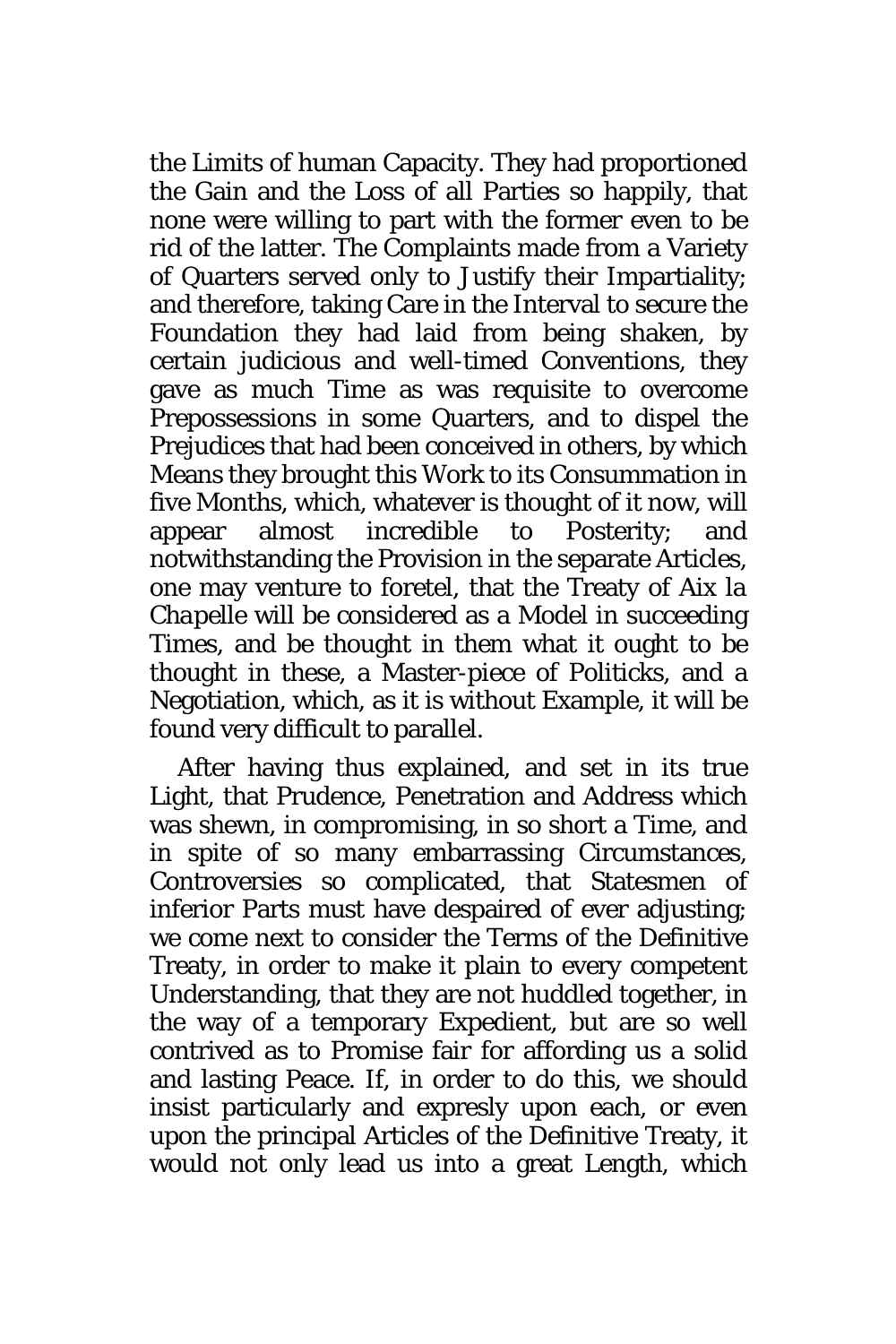might endanger our tiring the Reader's Attention, but must introduce such a Variety of Matter, as must almost necessarily perplex his Judgment. We will therefore, to avoid both Inconveniencies, endeavour to take a shorter Way, which shall be at the same time more satisfactory and more convincing, and not only so, but will enable every Reader to run through and examine the Particulars of the Treaty with a perfect Comprehension of their Connection with each other, and a Just Notion of that System which arises from the combined Force of all the various Stipulations in favour of so many different Powers.

The principal Object of the War upon the Continent was to defeat the Design of aggrandizing the House of *Bourbon* in such a Manner as might be dangerous to the Liberties of *Europe*, and destructive of that Settlement in favour of the House of *Austria*, which so many of the great Powers in *Europe* had undertaken to guaranty and defend. This End seems to be entirely answered by the Definitive Treaty, which renews, in the most positive Terms, and without the least Restriction or Reserve, the Guaranty of the Pragmatick Sanction, excepting only the temporary Settlement in favour of Don *Philip*, which is not like to last for many Years, and the Cessions made to the King of *Sardinia*. It is true that by this Treaty *Silesia* is guaranty'd to the King of *Prussia*; but as it was not given him by this Treaty, it ought not to be looked upon as one of the Sacrifices made for obtaining the present Peace. We may therefore say, that, exclusive of the temporary Settlement, and of the Cessions before mentioned, the Pragmatick Sanction is at length fixed upon a firmer Foundation than ever; and as the temporary Establishment before mentioned is the single Acquisition the House of *Bourbon* has made by so long, so expensive, and so bloody a War, we cannot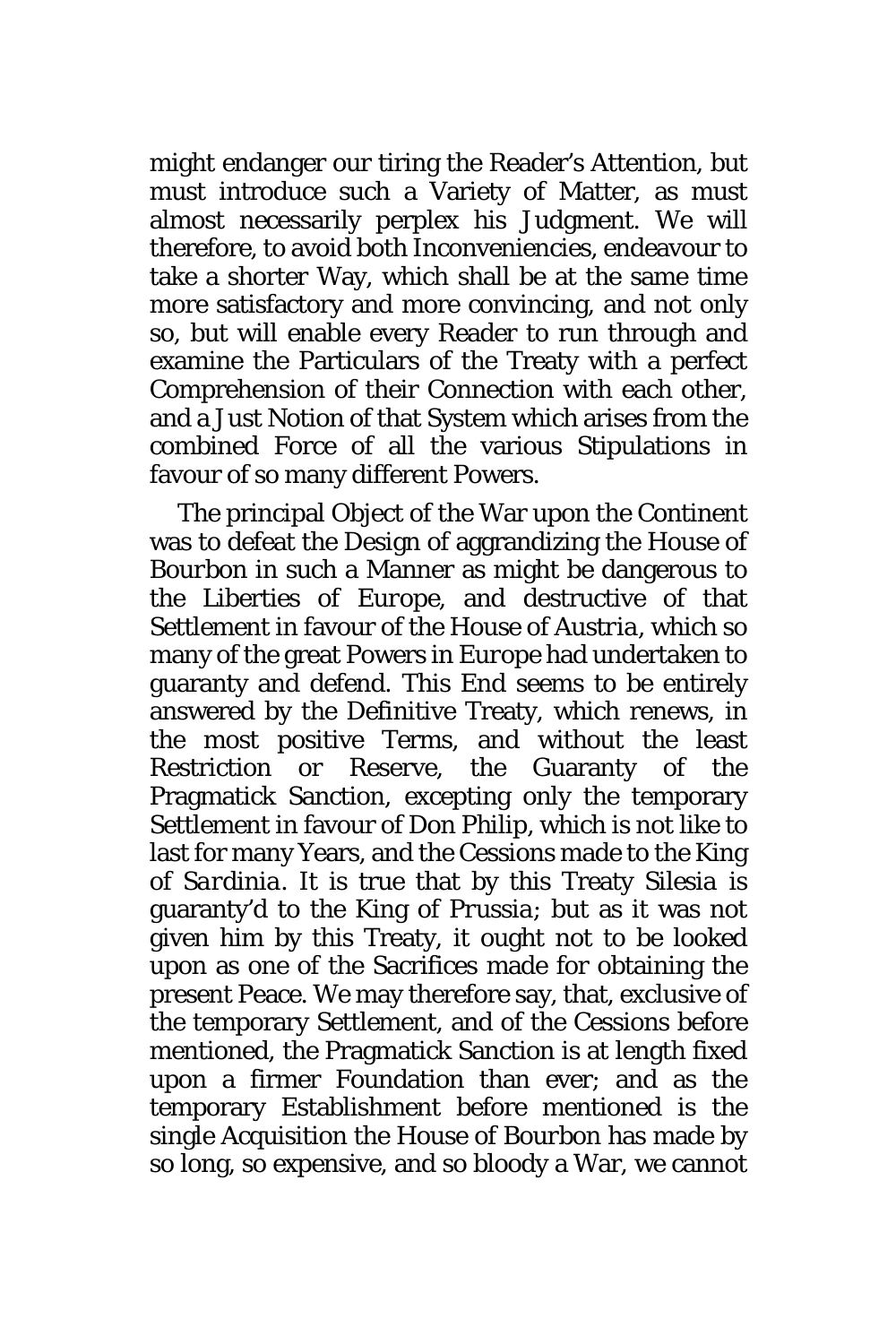but be sensible that her Power is very little heightened thereby, whereas that of the House of *Austria* was never so great, so conspicuous, and so thoroughly settled as at present.

Another Object we had in view, was to recover out of the Hands of France the Conquests she had made, and which it was impossible we could sheath our Swords while she retained. This has been likewise obtained in its utmost Latitude and Extent. The Empress Queen, the King of Sardinia, and the States General, are to have, without Restriction, all their Possessions restored, in consideration of no other Equivalent than that temporary Settlement before mentioned. It is indeed very certain, that these Countries have been very much harrassed, and some of the Fortresses in them much injured, if not demolished; but however, if we consider what a Length of Time, what an Effusion of Blood, and what a Waste of Treasure it would have cost the Allies, and us in particular, before these Countries could have been recovered by Force of Arms, we must be very blind indeed, if we do not see that it is infinitely advantageous to have them restored, even in the Condition they are in, and their being retaken in the Progress of the War, would not have put them in a better, so that this is a Circumstance of very great Importance, and with which we have all the Reason imaginable to be highly pleased and satisfied.

Another Object of the War was restoring the Balance of Power wherever it was lost, and preserving and supporting it where it still subsisted. Now this is very effectually answered by the Definitive Treaty, and by its immediate Consequences, as will manifestly appear if we will but give ourselves the Trouble to examine them. In *Italy* the Hands of the King of *Sardinia* are strengthened; and as he guards the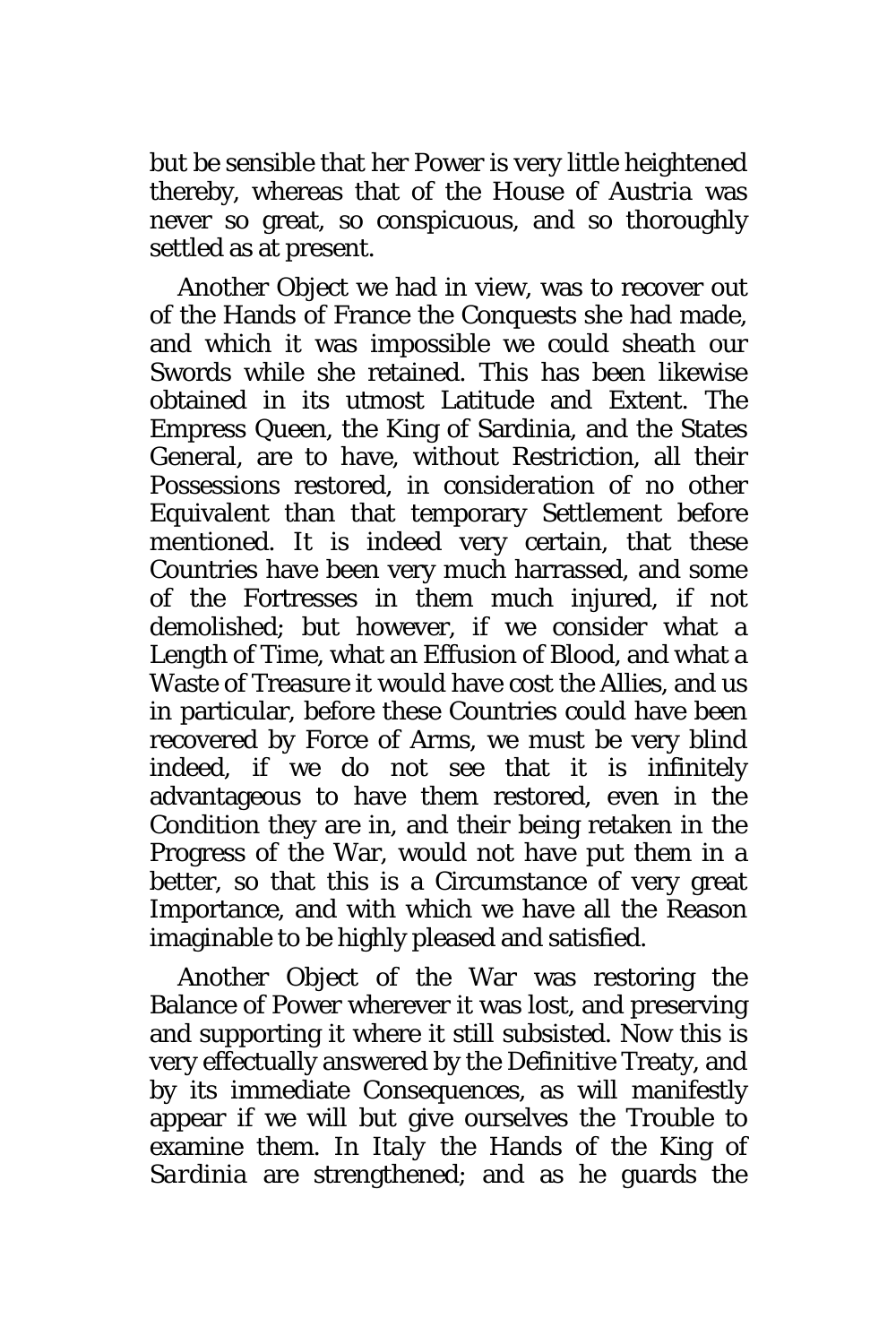Entrance of this Country, and has defended it so successfully during the Course of the present War, in which, as well as in the Conclusion of the Peace, he has received such convincing Marks of the Fidelity of *Great Britain* to. her Engagements, we cannot doubt his persisting in the like Conduct for the future; and then Experience has shewn us, that, in Conjunction with the Empress Queen, there wants not Force enough to preserve the Balance in that Country. For such is the Situation of Don *Philip*'s Settlement, that, in a Time of War, it could be only safe by a Neutrality; and if this should be refused, there would be very little more Difficulty in reducing his Dutchies than were found in expelling the Duke of *Modena*. As to the Republick of *Genoa*, it is more than probable the Events of the War will teach her to set a higher Value upon a Neutrality than in Times past, and if she should not, the Danger would not be very great, since it is evident, that when in a more flourishing Condition than she is like to be in haste, she has had much ado to preserve her Capital. The Definitive Treaty, therefore, has done nothing towards injuring the Balance in this Part of *Europe*; and yet this is the only Part where, even with the Shadow of Argument, that might be pretended. This will appear still plainer, if we reflect that the Passage through *Tyrol* is so much a readier, safer, and shorter Road into *Italy* than any other, that it is not easy to foresee any Attempt upon this Country, unless the Arms of the Empress Queen were previously engaged in *Germany*, which, in all human Probability, will not happen in our Times, or the King of *Sardinia* gained to the House of *Bourbon*; which is as little probable, because it must be attended with his falling immediately into a State of Dependance; which, in the Sentiments of wise Princes, differs very little from a State of Destruction.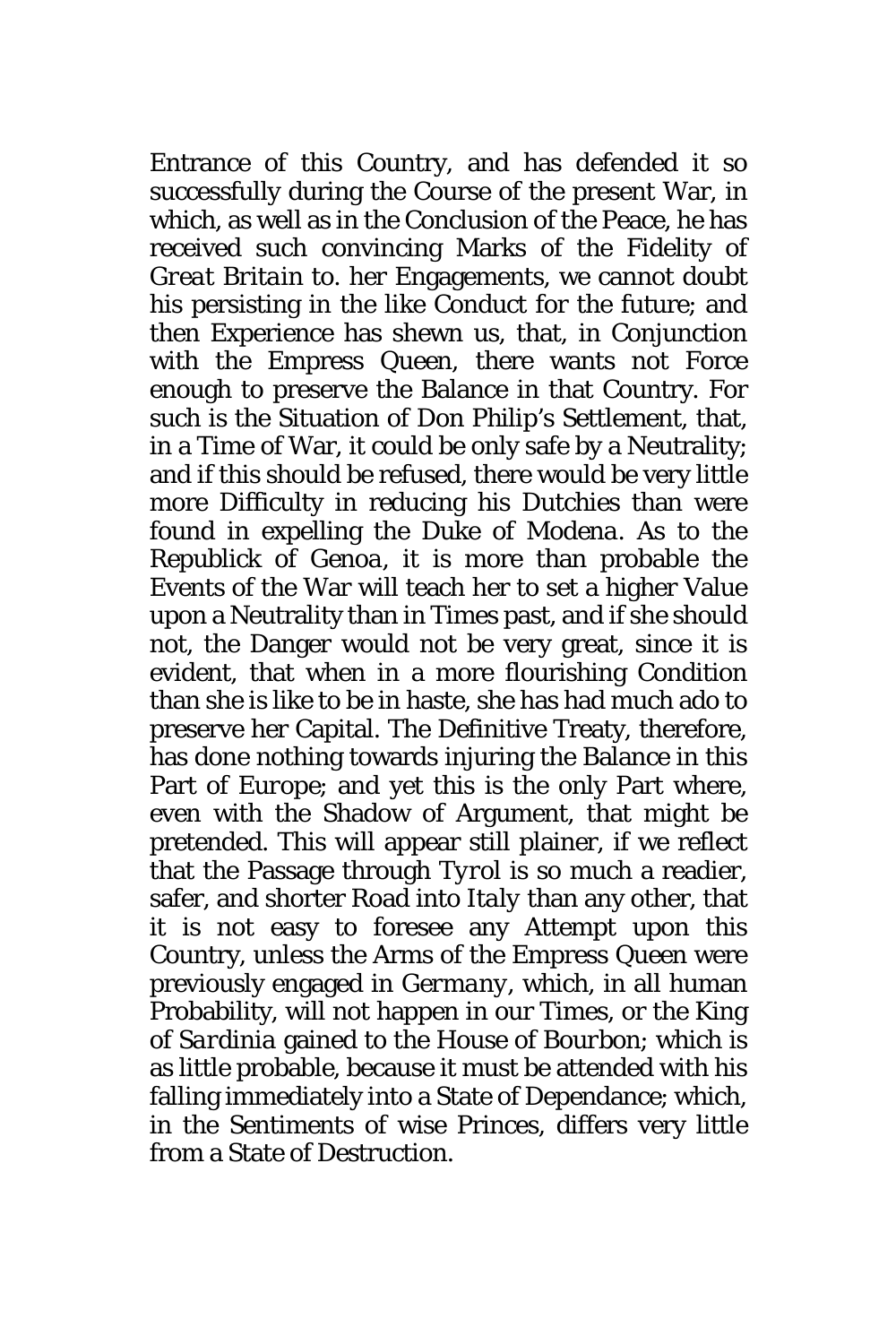In *Germany*, the Stipulations in the Definitive Treaty must be as effectual. His Imperial Majesty's Title is clearly owned by the only Powers in *Europe* which hesitated in acknowledging him, and thereby not only the Pretences, but the Means of disturbing the Peace of the *Germanick* Body, are absolutely removed; since the proper Methods may be at any Time made use of, to correct whatever has the Appearance of Irreverence to the August Chief of the Empire: Neither will these be found mere Words of Course, but a plain and true State of Fads; for in Time of Peace, the Princes and States of *Germany* are led, from the Nature of their Constitution, to a frequent Recourse to the Imperial Authority, which is thereby strengthened and supported; so that in a very little Space it will be found, that notwithstanding any Intrigues which may be set on Foot to prevent it, the Influence of his present Imperial Majesty will extend as far as that of any of his Predecessors, and the Splendor of the House of *Austria* be as illustrious and conspicuous, and its Power to the full as great, as at any Time within our Memory; which is all that can be wished for or desired in reference to the Balance in that Country, which has been always, and will ever remain, a Thing of the highest Importance to the general Tranquility of Europe, and to the Maintenance of that Independency, which is, truly and strictly speaking, that common Cause, a close Adherence to which, must be the invariable Interest of the Maritime Powers.

*Lastly*, As to our own Concerns, they have all the Care taken of them, and will receive all the Benefit from the Clauses in the Definitive Treaty, relating to them, that could be Reasonably expected or desired. For by this Treaty, the Guaranty of the Succession of the Crown is confirmed in the clearest Terms, and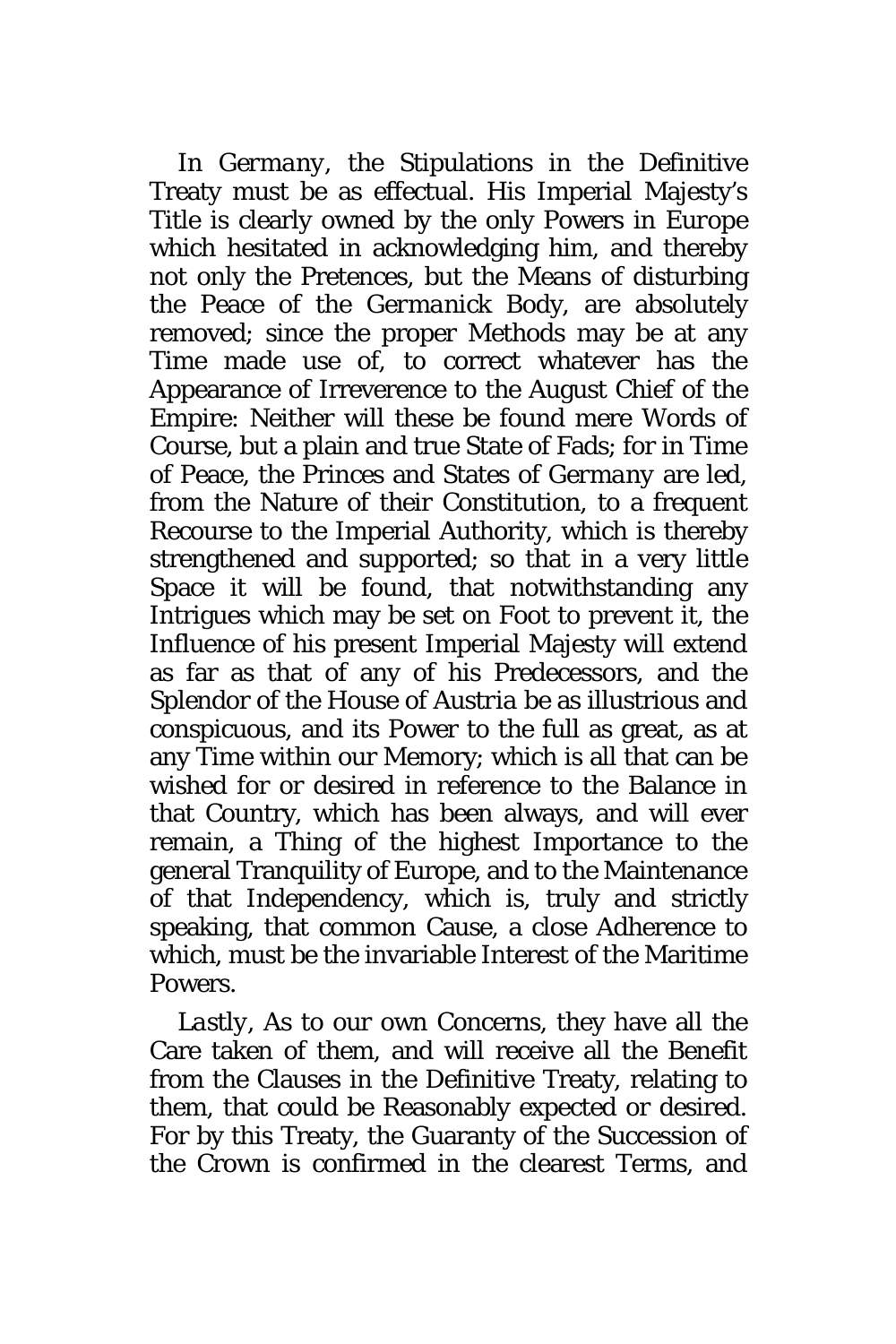extended to all the Powers that have any Interests in the Treaty. The Demolition of the Port of *Dunkirk* is settled upon the Foot of former Treaties, which is all that could be pretended to for our Security. Our Claims in respect to Commerce, are as well, and as far adjusted with the Court of *Spain*, as it was proper or convenient they should be by a general Peace; and all the Rights derived to us by former Treaties being confirmed, we have as good a Title as we possibly can have, to expect that they shall be made good to us by the Court of *Madrid*:, And in what Manner these shall be regulated to our intire Satisfaction, is left to a subsequent Negotiation between the two Courts, which now, that all Causes of Diffidence and Jealousy are removed, there is not the least Colour to suspect will not be speedily and effectually adjusted. Upon the whole therefore, if we consider the Causes of the War, the Progress and Events of it, and the Circumstances of Things at the Time when this Negotiation was set on foot, and compare these with the whole Tenor of the Treaty, or with any of the particular Articles which it contains, we shall find the strongest Motives to remain perfectly pleased and satisfied with its Contents; since from thence it will be manifest, that all Rancour and Malice are extinguished; not from the bare Words of the Treaty, (tho' these are as clear and express as Words can be) but from the Effects of it, such as the Confirmation and Guaranty of the Pragmatic Sanction, and of the Succession of the Crown of *Great Britain* on one Side, together with the intire Restitution of all Conquests; and on the other Side, the granting an Establishment to Don *Philip,* and making other Provisions for removing all, even to the most trivial Grounds of Altercations and Disputes. These were Things needful and necessary, what we had Reason to expect should be done, and what we ought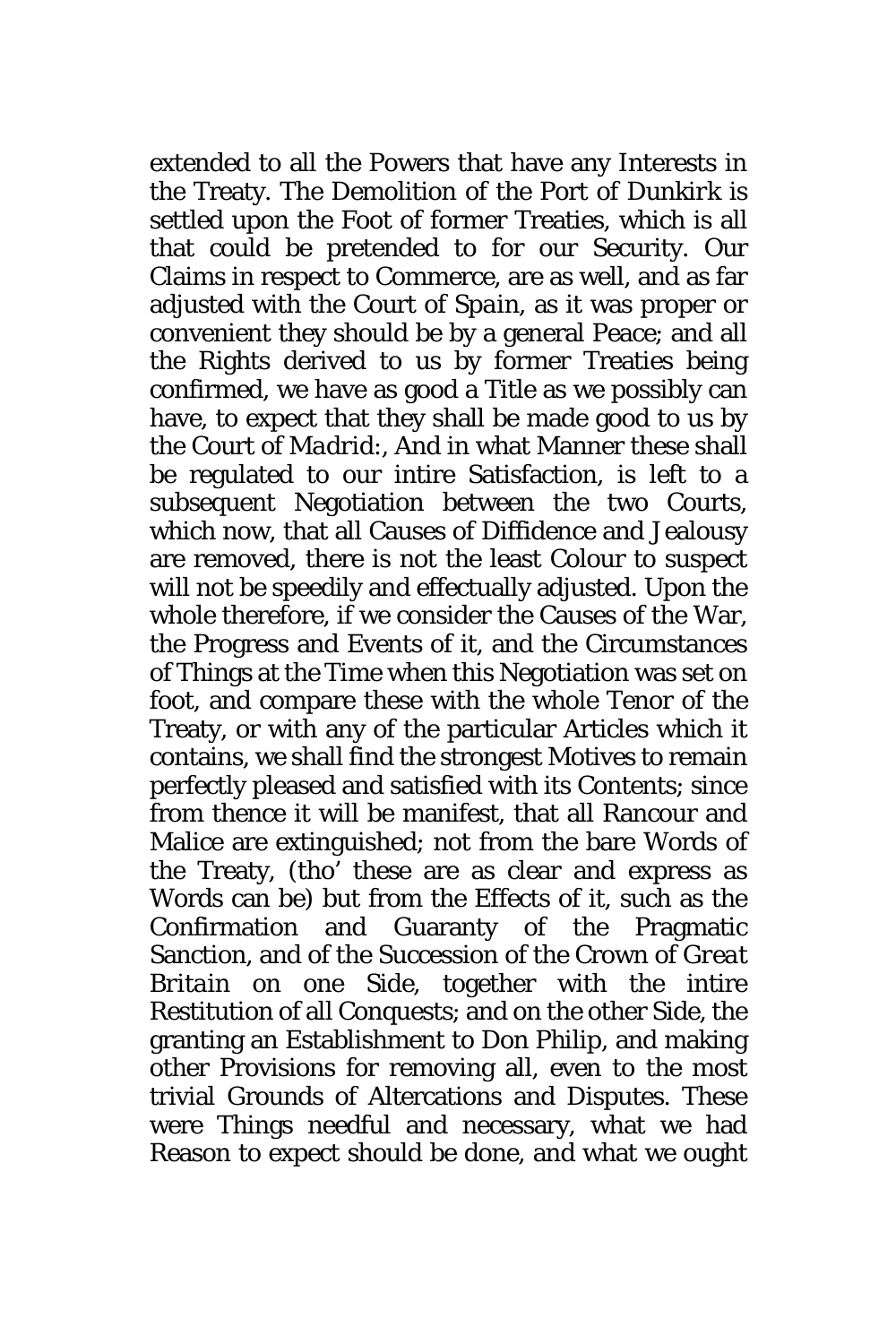therefore to rejoice to see done: And, had the Conferences been extended any farther, to the Cognizance of the Demands, and regulating the Pretensions of other Princes and Powers, than those which were immediately engaged in the War, it would not only have produced needless, and almost endless Deliberations, but must likewise have involved us in a Variety of new Guaranties; which, one may presume, is what no true Lover of Peace, or of his Country, would have relished. An entire Abolition of past Resentments, and a good Foundation for future Quiet, seemed to be the essential Marks of a wise and well-made Peace; and it is from the Definitive Treaty's having these in a Degree equally conspicuous and indisputable, that one may venture to pronounce it such, whatever those who are Resolved never to be satisfied, may be either inclined, or find it necessary, to say against it.

This leads us to speak of the most plausible Objections, that have been made to this necessary and salutary Transaction. As indeed, what is there either so requisite in itself, or so well and wisely conducted in the bringing it to bear, which will not be exposed to Objection, in a Country more especially, where every Man takes the Liberty of forming and speaking his Opinion, even as to Things that it is next to an Impossibility he should comprehend, or conceive clearly; in a Country too, where, from a new and a very bad Habit, Numbers have fallen into a way of treating with Rudeness and Burlesque, even the most serious and solemn Subjects; as if there was nothing in Nature that deserved to be looked upon in any better Light than a Jest; that the World was really, as well as metaphorically, a Theatre, upon the Stage of which, none but Farces were performed; and in a Country too, where of late, Malice or Spleen has diffused itself to an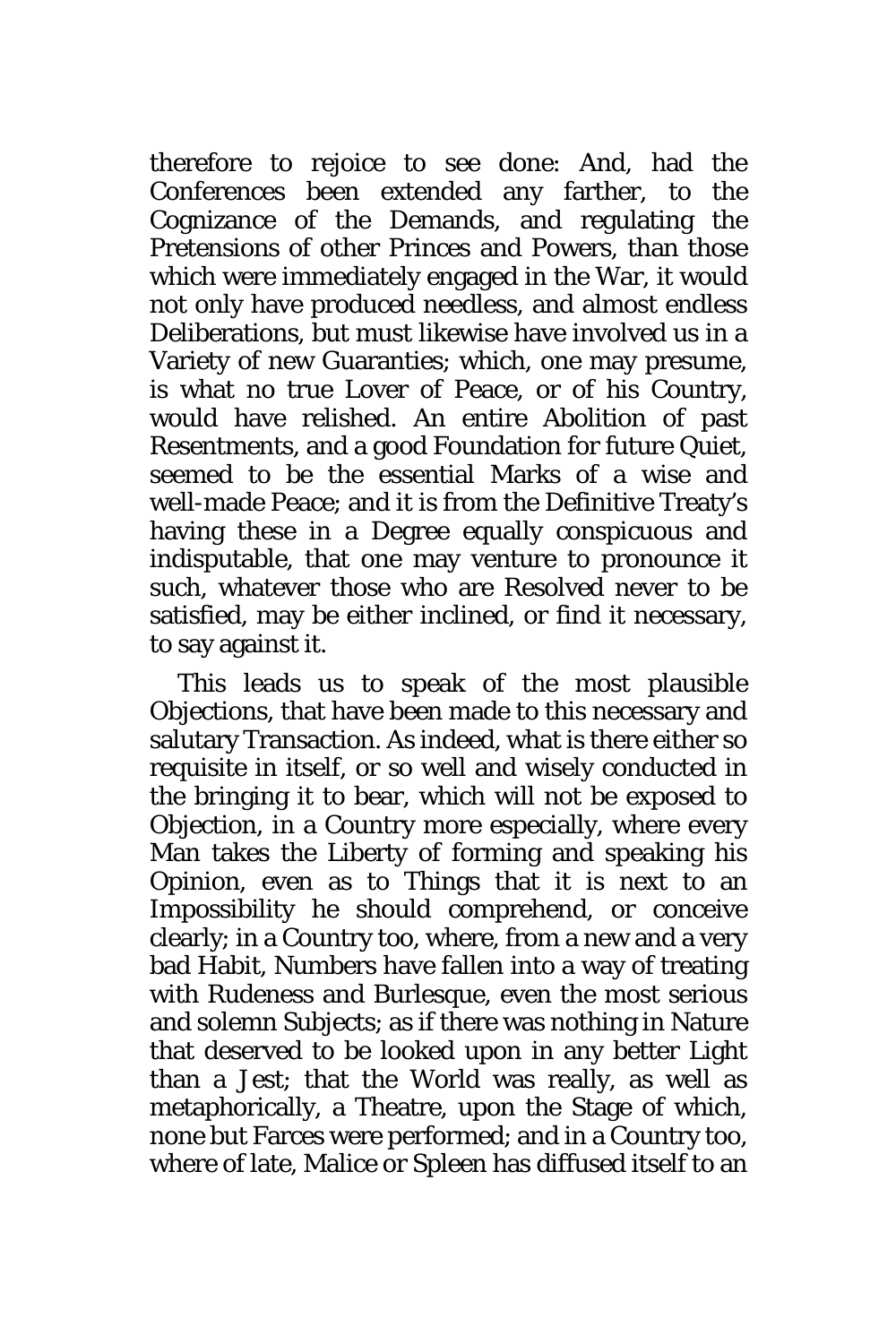incredible Extent, and mixing with the Spirit of Ridicule before-mentioned, has brought Libel and Lampoon to be the only fashionable kind of Writing, and every Man into Contempt who wishes well to his Country without being paid for it, or thinks favourably of any Administration with whom he has no immediate Connection, or to which he lies under no particular Obligation. It would be indeed a tedious, and at the same Time a very trifling Employment, for any one to undertake the Refutation of all the Objections, that such kind of People may throw out; and this therefore will excuse me from insisting upon any, except those that wear the Appearance at least of Reason and Argument, and this chiefly for their Sakes who may be imposed upon by such Appearances.

Amongst these the first is, That no Part of these Negotiations have been communicated to Parliament, tho' they were begun, and even the Preliminaries were signed during the last Sessions of Parliament. In Answer to this, I shall in the first place observe. That tho' this Point has been laid down with great Emphasis, and very positively, yet at the Bottom it is not very well grounded; because both before the Negotiation was entered into, and during its Continuance, the Sense of Parliament might be very well known, and very safely collected by the Ministers, from what passed in Parliament; and they might think it more for the Honour of the Nation, tho' not more for the Safety of themselves, to act from those Hints, than to insist upon direct Resolutions, which might have been better Warrants, but would not perhaps have afforded clearer Instructions. In the next Place, such a Proceeding would have been absolutely inconsistent with the Nature and Manner of this Negotiation; as on the other hand it has been already proved, that however new and unprecedented this Method of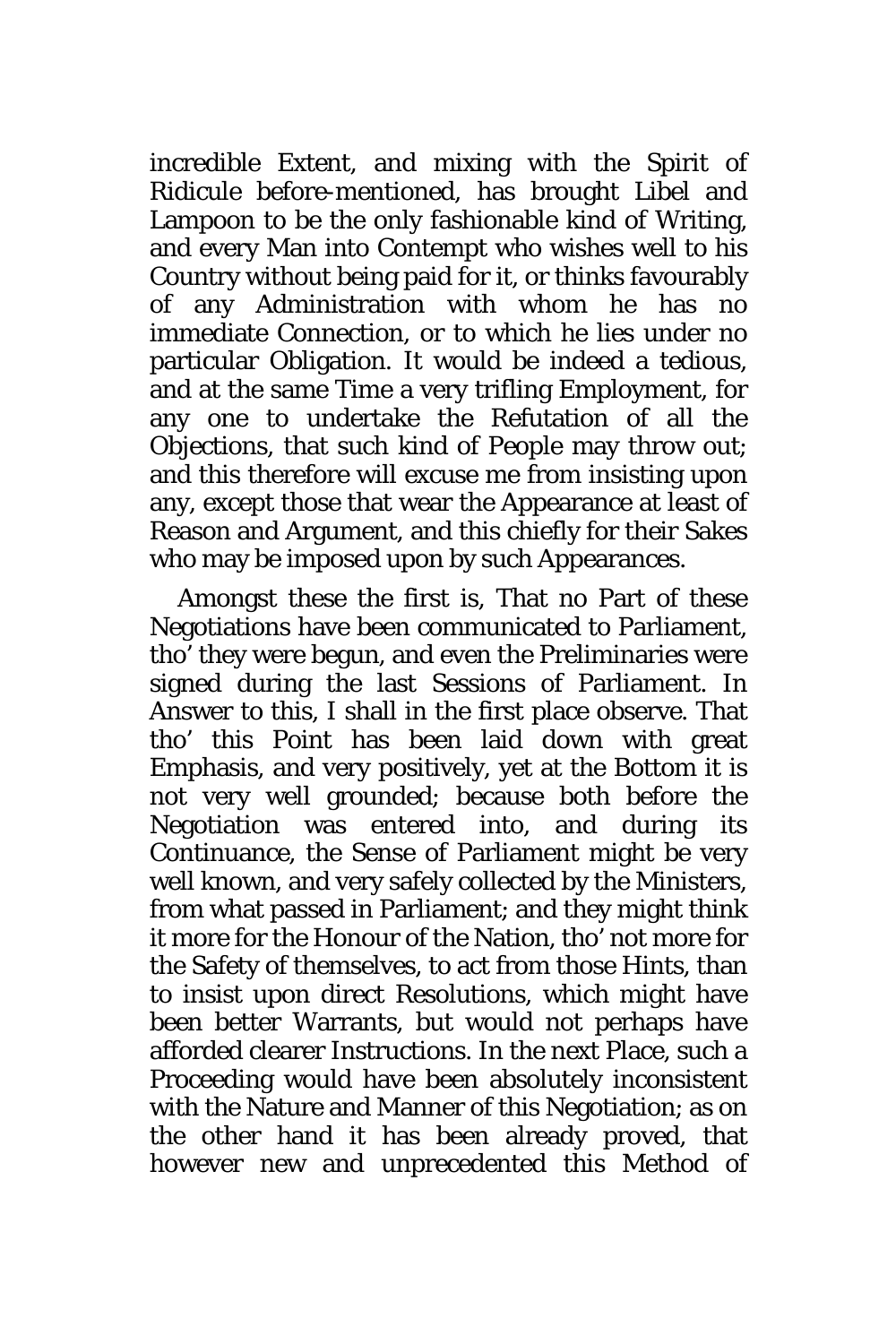Negotiation might be, it was from thence, and thence only, that its Success was derived. To this I will venture to add, that the Direction so much and so loudly insisted upon, was unnecessary, and would have been unparliamentary. Those who have bad Designs, and aim at accomplishing those Designs without Hazard, may endeavour so to colour and disguise them, as to obtain, and entrench themselves behind the Sanction of Parliament; but this is not either necessary or fit to be done, by Persons who mean fairly: And many true Patriots have often, upon Applications made for such kind of Instructions, told the Ministers with great Truth and Spirit, that the Prerogative of the Crown was in their Hands, that they ought to manage it for the Honour and Interest of the Nation, and they would then have no Reason to fear any Censure, but on the contrary, might Justly expect the Thanks of its Representatives.

Another Point that has been very loudly recommended to publick Notice, is the Convention for sending back the *Russians*. It has been represented as a Thing absolutely indefensible to put the Nation to the Expence of that Body of Troops, and after putting it to that Expence, and making those Troops undertake so long and difficult a March, to send them back again at that very Juncture, when by joining the Army of the Allies, they might have been rendered highly useful. Now, in answer to this, let it be considered, that the taking these Forces into the Pay of the Maritime Powers, and marching them into *Germany*, was a Thing equally necessary for carrying on the War, if that must have been carried on, and by affording a Possibility of doing this, to put us in the way of obtaining a safe and honourable Peace. This, therefore, very clearly Justifies the first Measure, of taking them into our Service, and of marching them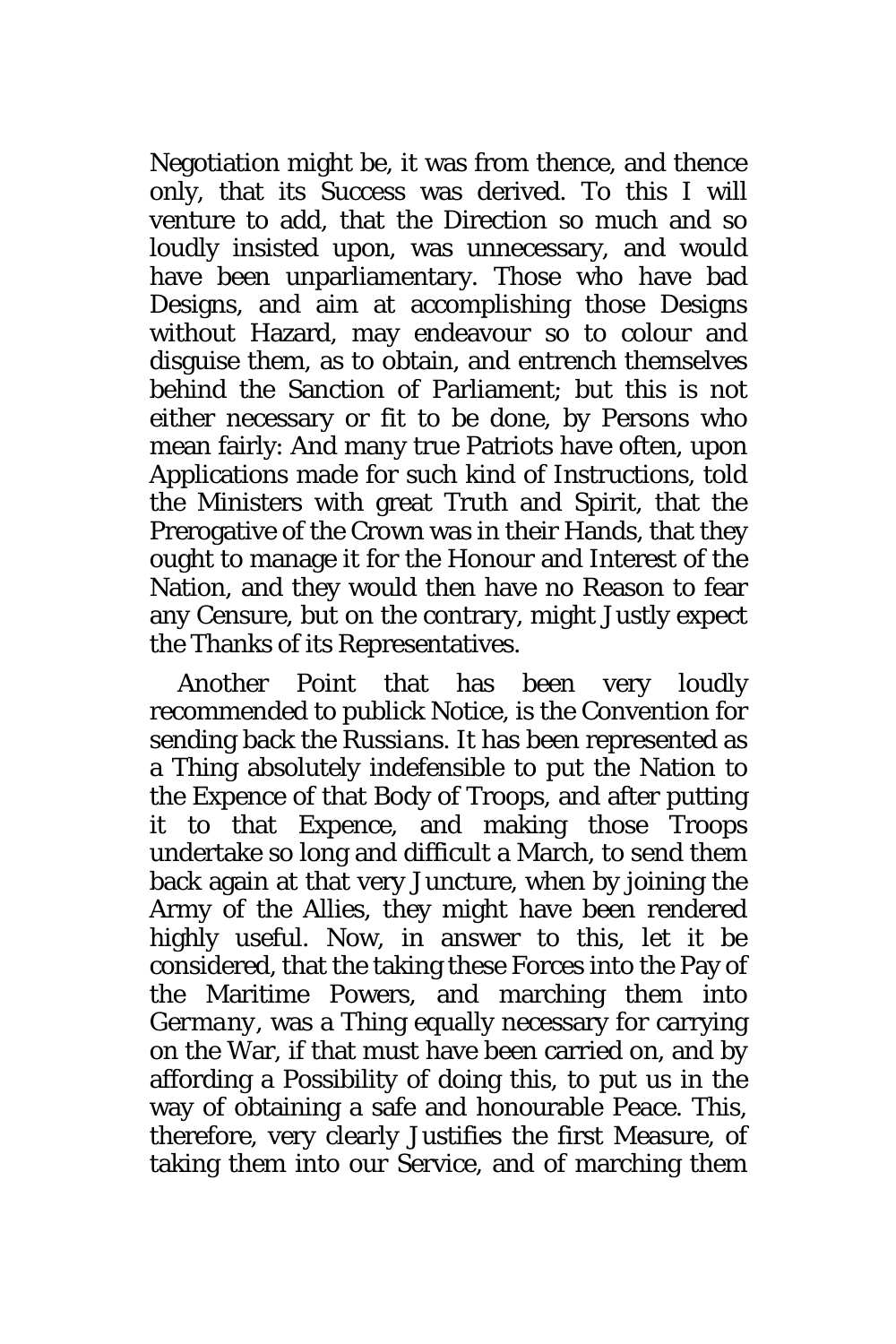into *Germany*; nor will it take any thing from the Weight of my Argument, that this Step did not actually contribute to the Maintenance of an uncertain War, since it is known to all the World, that it had the other and better Effect, of contributing to the Re-establishment of publick Tranquillity by a Peace. As to the Measure of marching them back again, the best Way of accounting for it, is to consider what would have followed in Case it had not been taken. In the first place, it could not but have given Umbrage to the *French* Court, which, considering they had suspended the Progress of their Arms, when those Troops were not immediately at hand to facilitate the Conferences at *Aix la Chapelle,* would not have been either decent or prudent. It must have Occasioned the assembling a *French* Army upon the *Moselle*, and have given Weight to that Party in the Council of *Versailles* that were inclined to traverse all pacifick Measures. Lastly, it is not at all impossible that it might have rendered other People intractable, and thereby increased the Number, or heightened the Nature of those Difficulties by which our Negotiation was at that critical Conjuncture very much perplexed. But the Convention for sending back these Troops not only removed all these Inconveniencies, but relieved the *Low Countries* from the Weight of an equal Number of *French* Forces, shewed a reciprocal Confidence in both Parties, and I will take upon me to say, went as far towards promoting the Conclusion of the Peace, as the March of those Troops did to the signing the Preliminaries. If therefore Peace be a good Thing, neither of these Steps ought to be complained of, or those who advised or carried them into Execution censured.

The last Objection that I shall mention is with regard to Hostages, which has been very cavalierly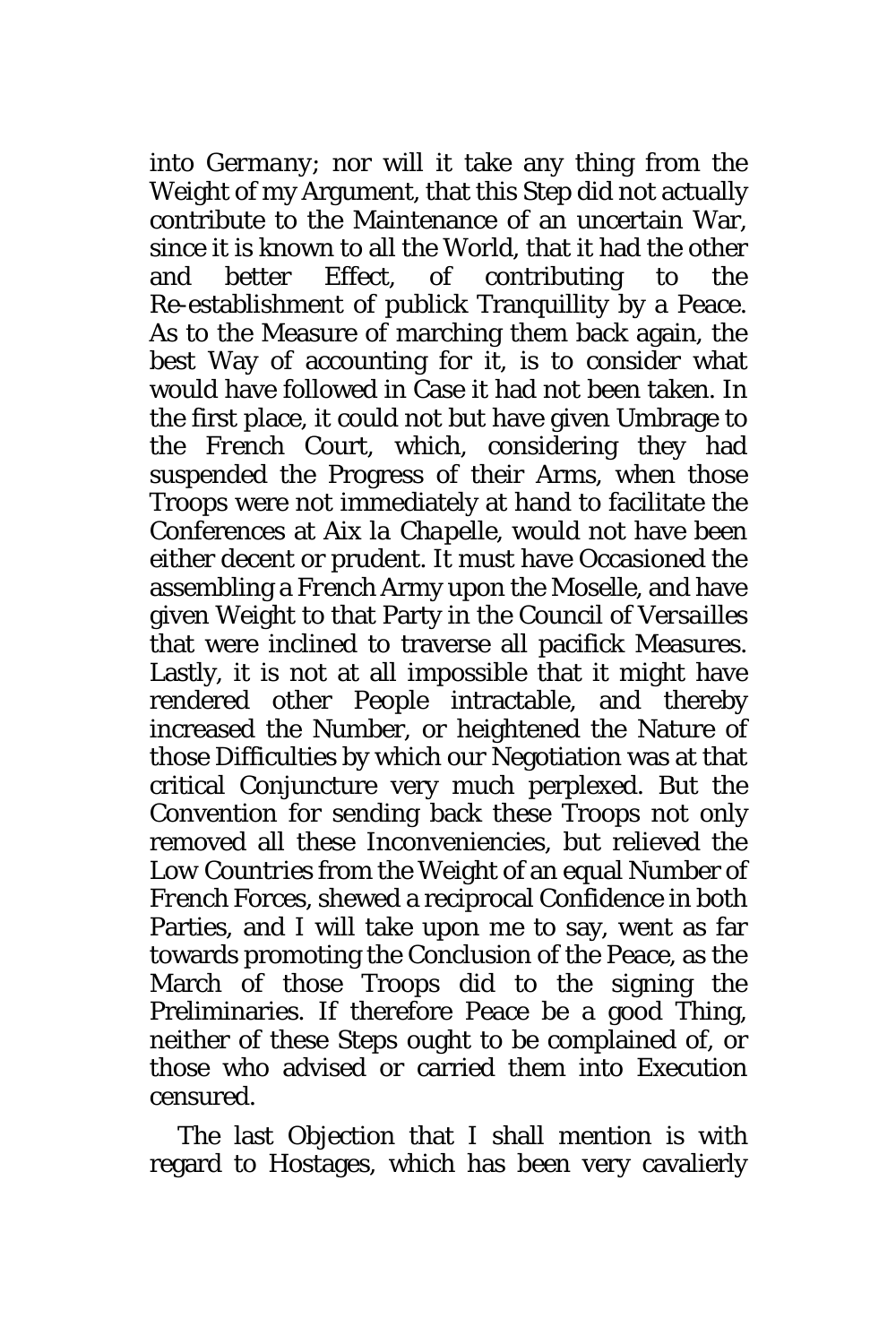treated by some Persons, as if it was a Thing unusual, unnecessary, and even derogatory to the Honour of this Crown and Nation. Those who stile it unusual, cannot be well acquainted with the Law of Nations, in which the giving, accepting, and receiving Hostages, are Points largely treated and fully settled. Next, that it should be a Thing unnecessary cannot be easily conceived by any who have attentively read the Ninth Article, by which the sending of Hostages is stipulated, since. it plainly appears from thence, that the Cessions and Restitutions are to keep Pace with each other, and to be reciprocally given up, in such a Manner as that each Party, at the same Time, may give and receive in a due Proportion; but with respect to the *British* Crown and Nation, the Circumstances of our Conquests being such, that there is an absolute Incertainty as to the Time in which they can be restored, there was no other Method of fettling this Point in a satisfactory Manner, and agreeable to the precise and punctual Method pursued with regard to other Powers, than this of giving Hostages for performing our Part of the Stipulations, that no unreasonable Delay might be Occasioned by waiting till the specific Restitutions were made: And hence it is as clear as any Thing can be, that we consented to give Hostages, because, from the Nature of Things, it was necessary. As to its being derogatory to the Honour of the Crown or Nation, it is a very strange, as well as a very groundless Notion: For the plain Reason of our giving Hostages is, because in one Part of the World we actually have made Conquests, and are supposed to have a superior Force, capable of making Conquests in other Parts, whereas the *French* have nothing in their Hands of ours, and consequently have no Equivalent to restore. If therefore we consider it in this Light, which beyond Question is the Light it should be considered in, it is to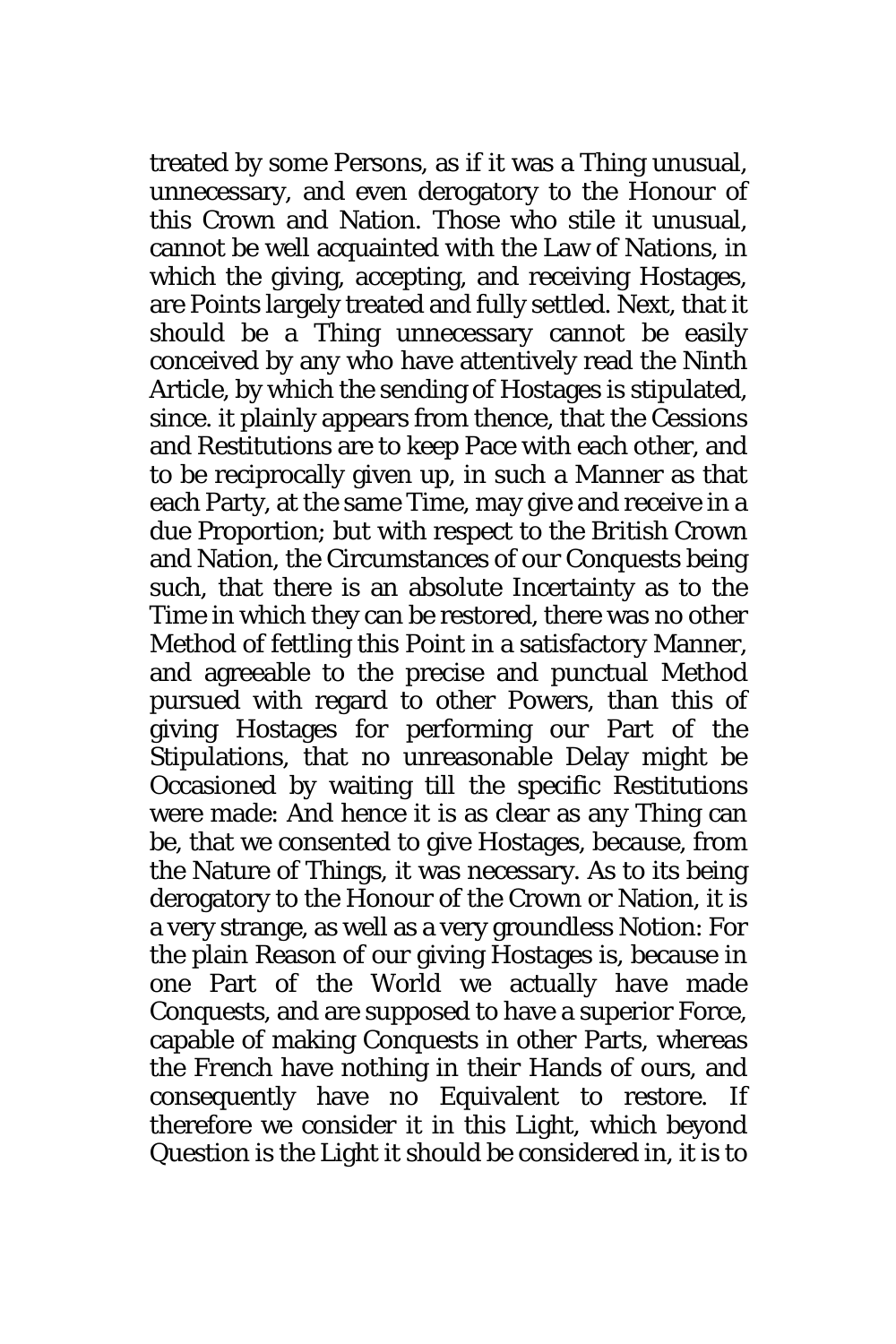the Honour of the Crown and Nation, and for the Glory of our Arms; and those who see it in any other Light, must see through the false Medium of their own ill Humours, Prejudices and Prepossessions, against which it was impossible for our Plenipotentiaries, or for the wisest and greatest Politicians, to provide.

We are now come to the last Head of our Observations, which refers to the Consequences of this Treaty, and the Effects that may be Reasonably supposed it may and will have upon the Affairs of *Europe*: And in treating this we shall be very careful of advancing any thing that is not perfectly clear, in its Nature, and morally certain in respect to what is deduced from it; for there is nothing farther from the Design of this little Discourse, than to amuse Mankind with plausible Pretences, fanciful Conjectures, and specious Promises; what we aim at is directly the reverse; for we would willingly cure the Publick of Causeless Jealousies, false Fears, and groundless Apprehensions, by dispelling the Mists from before their Eyes, and shewing the fair and full Prospect of Things as they lie in Nature; and we flatter ourselves that this may be done so effectually, as to leave no candid or impartial Enquirer under any kind of Doubt, as to the Truth and Reality of what we shall advance upon so Interesting and so important an Occasion.

In the first place then, it is clear, that tho' there is no Notice taken of the Affairs of the North in the Definitive Treaty, yet the Balance of Power, in that Part of *Europe*, must receive very high Advantages from its immediate Effects. Her Imperial Majesty of *Russia* will receive a very considerable Subsidy from the Maritime Powers, for a settled Space of Time at a very critical Conjuncture, and will, in the Beginning of the Spring, have those Troops that were to have been employed in their Service in her own Dominions. This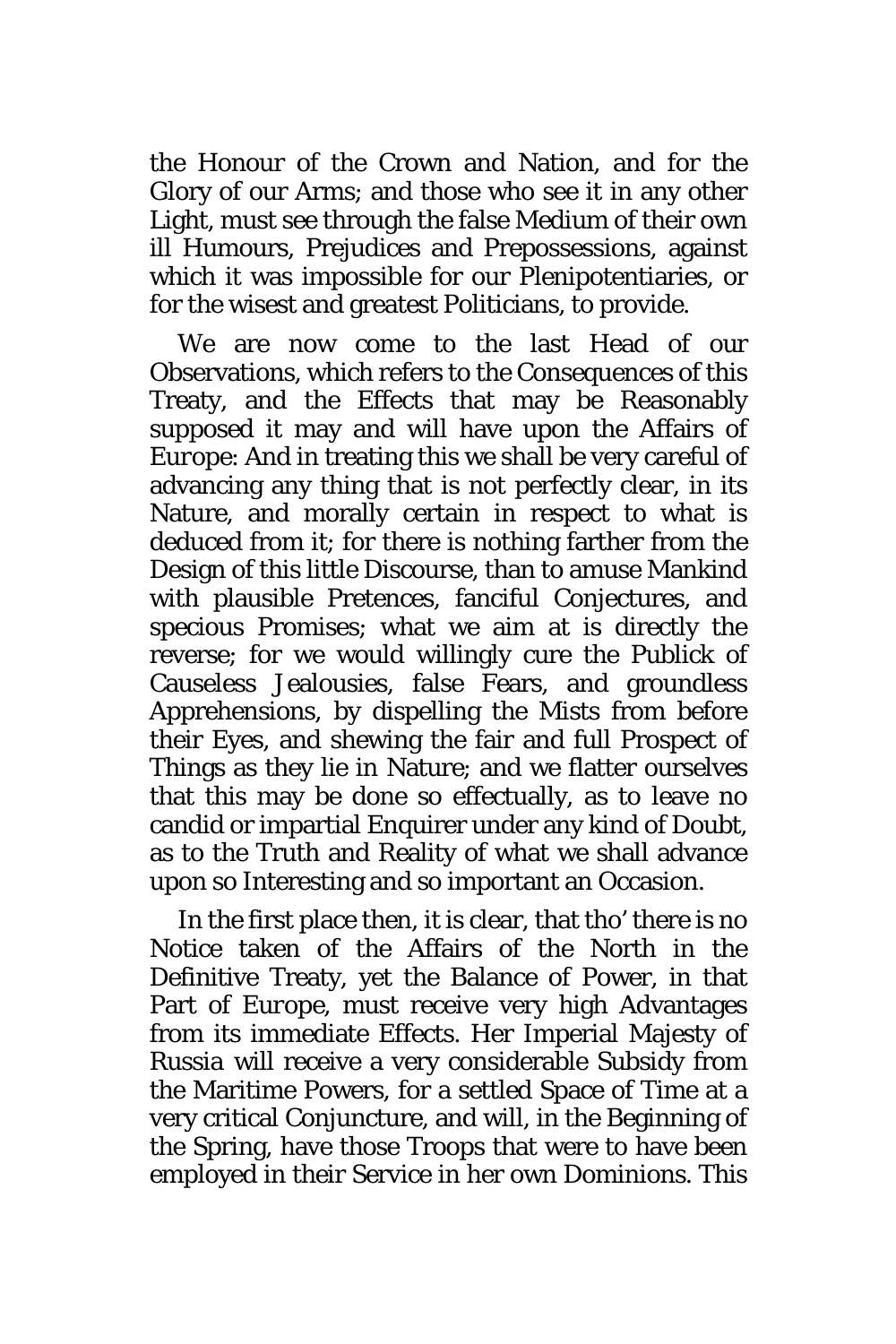is an additional Proof of the Wisdom and Propriety of that Measure which has been so much controverted, the taking those Troops so late into our Pay, and the contracting for them beyond the Time that there was a Probability of employing them. One might expatiate largely upon this Subject, and find no great Difficulty in proving, if for certain Reasons that were not at this Time inexpedient, that we could not have taken a better or more effectual Method than this, for answering Purposes it was of all others our Interest should be thoroughly answered. By this seasonable Supply to *Russia*, and by disengaging the Empress Queen of *Hungary* and *Bohemia*, the natural and powerful Ally of *Russia*, from a burthensome and dangerous War that fully employed all her Forces, we have done all that it was fit for us to do for the Maintenance of a Cause which, in several Respects, very nearly concerns us, and there is very great Probability may tend to bring the Disputes in the North to a Way of being compromised to the Satisfaction of all Parties, and to the general Benefit of Christendom.

The Broils and Discords of *Germany* are in a fair Way of being thoroughly extinguished, and their Imperial Majesties seem to be so well disposed to remove all those Obstacles which have hitherto hindered the Heads of the Empire and the Sovereigns of the House of *Austria* from being able to support their just Authority, that we may very soon expect to see every Part of their Dominions in a flourishing and secure Condition, and at the same time, their Power become so formidable as, with the Conjunction of their natural Allies, to be in a Condition fully able to sustain the Liberties of *Europe*, and put the common Cause out of all Danger of being injured, either by open Force or secret Fraud, if, in our Times, this should be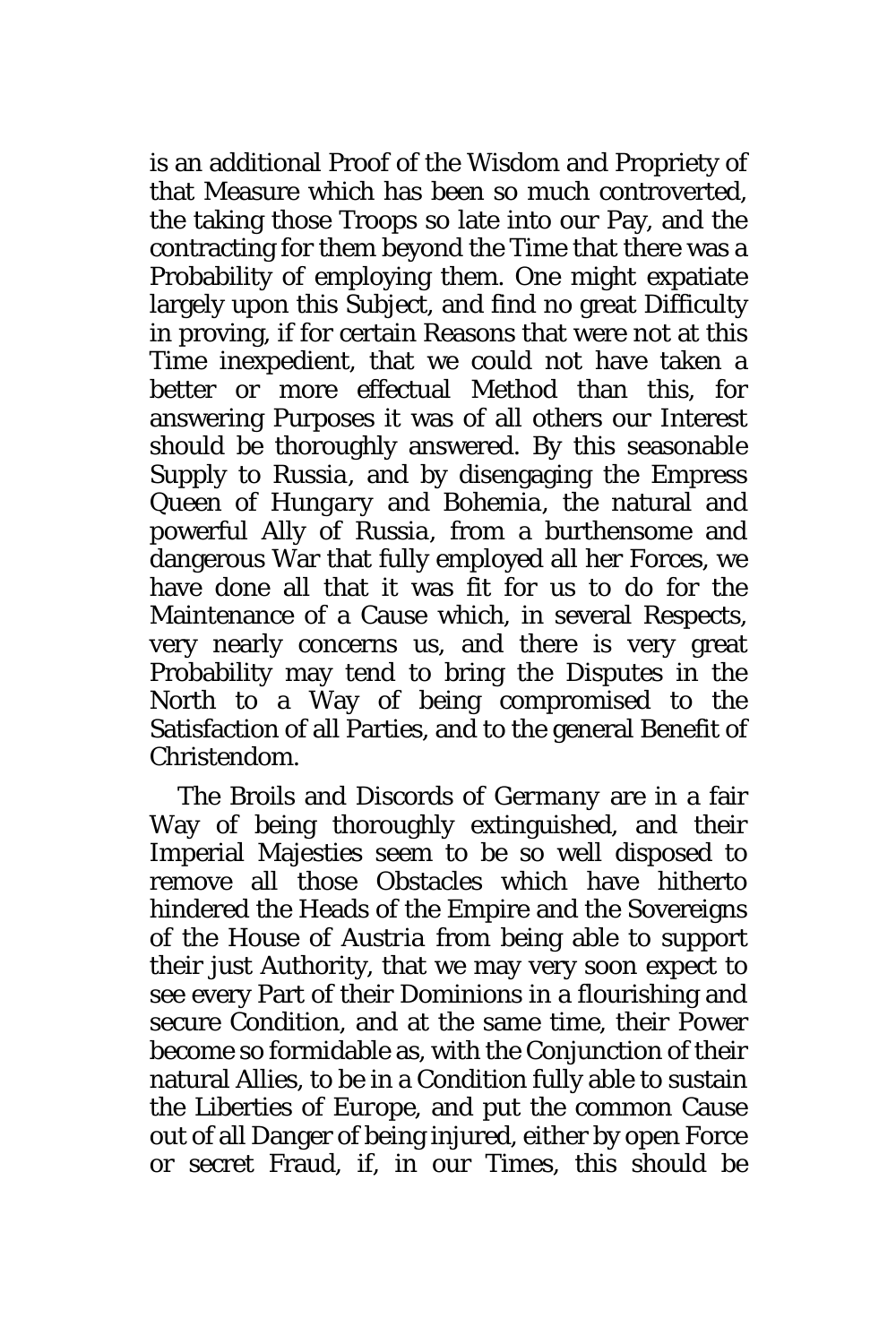attempted. Whoever considers the Certainty of this, and compares it with the Situation of Things but a few Years past, will see that we have great Cause to be thankful to Providence for the Change, and to be very confident that we shall not be liable, within a moderate Compass of Years, to those dreadful Alarms that so Justly excited our Apprehensions when the Flame of the War now distinguished first broke out.

We have such a Knowledge of the Principles and Politicks of the *Italian* Courts, that without Fear if the Imputation of being over secure, we may look upon the Tranquillity of that Country as a Thing that will be quickly settled in such a Manner as to prevent its being suddenly shaken. Some Powers there, have received such Testimonies of our Friendship, some have so severely felt our Resentment, and the rest are so thoroughly convinced of our Power, that we may rationally rely upon having all the Respect paid us by them that we can wish. At the same time we know, that if they are Heady to their own Interests, and pursue that Plan which their own Prudence must dictate, they cannot take other Steps than we could desire; so that it may be safely averred, that, scarcely within our Memory, the Affairs of that Country were ever in a better State than they now are, or quickly will be, that is to say, when the Conferences at *Nice*, and perhaps some other amicable Negotiations, shall have settled the Dominions of the Princes and States there in that Order which will suit best with their respective Conveniencies.

By the Conclusion of the Definitive Treaty, our near Neighbours and natural Allies the *Dutch* will have that Leisure given them which they so much wanted, for restoring the Force, and reviving the Credit of their Government, by recurring to its first Principles; which we have Cause not only to hope, but to expect will very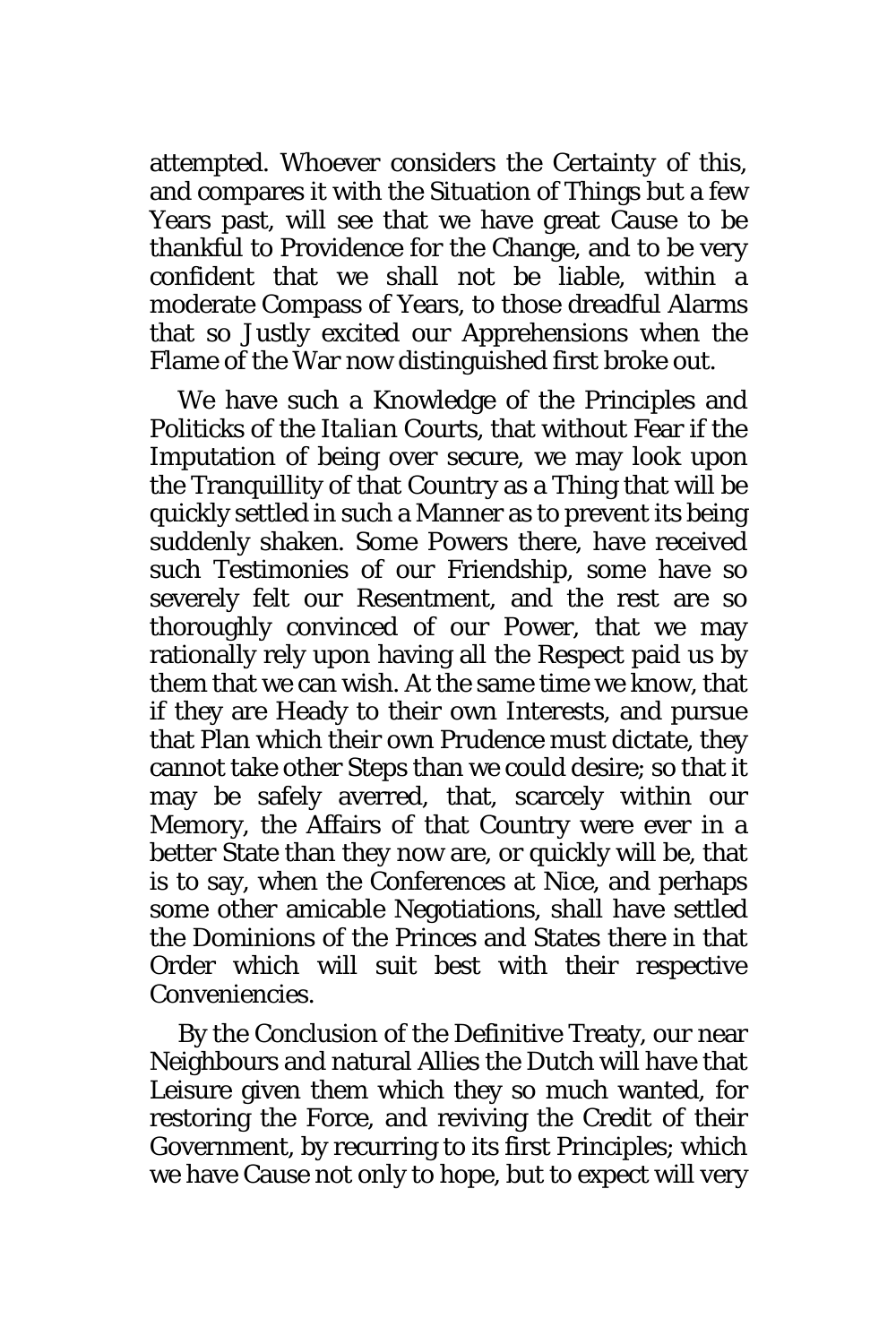speedily raise them into another Point of Light, than that in which they stood at the Time of the breaking out, and during the whole Continuance of the War. The railing the Prince of *Orange* to the high Dignity of Hereditary Stadtholder of the Union, the free Gift, and many other Circumstances that we need not enumerate, very plainly prove, that they are found at Heart, and have a great interior Strength, which they will now have an Opportunity to exert, in giving its due Form and Place to whatever may serve for the salutary Purposes of restoring Health and Vigour to their Constitution; and in Consequence of that. Authority to their Government, and Activity in its Administration. They have had sufficient Experience of the Danger of trading to temporary Neutralities and specious Promises; they have received new Lights as to the Importance of that Barrier which they so strangely lost, and have now so happily recovered; they have severely felt the Mischiefs that necessarily arose from suffering Military Discipline to decline, and their Naval Force to decay. We may therefore Promise ourselves, from the Wisdom and Magnanimity of that great Prince now at the Head of their Councils and their Administration, from the Capacity of the Ministers now entrusted with their Affairs, and from the general Turn and Disposition of the People, that Things will soon wear a new Face; and that the Maritime Powers, acting in Conjunction, be as able as they ever were, to hold the Balance of Power, and to prevent Laws from being prescribed by any Potentate in *Europe*.

It is true we have hitherto considered only one Side of the Picture, but we may likewise look upon the other without either Tremor or Apprehension. The War has greatly weakned and exhausted the Forces of the House of *Bourbon*; the Peace itself speaks this in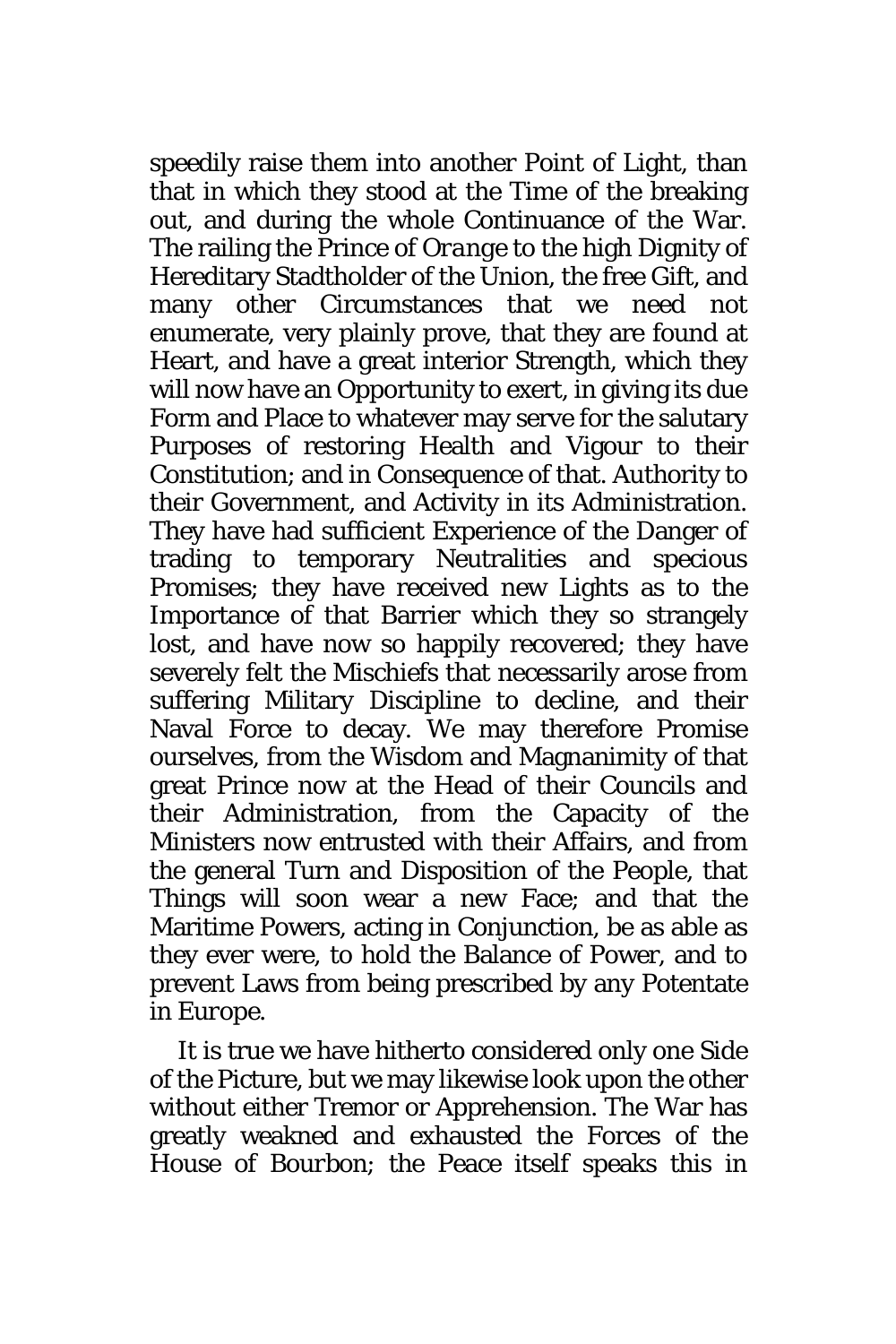Terms very clear and expressive, the great Reforms, new Schemes of Oeconomy, and other Projects that are so much talked of, are farther Proofs of the same thing; and if this was a proper Place or Time, we might add many more convincing Circumstances: But as there is no need of it, so we have no Inclination to run into Disquisitions that might be inconvenient, at the same Time that they are unnecessary. The Allies of that House have not been Gainers by the War in any Shape; on the contrary, some have been so great Losers, that were it possible for them to forget their Sufferings, they are not like, at least: in our Times, to be in any Condition of running into the like Excesses. We may add to this, that as all Events are in the Womb of Time, so it is very possible that due may bring forth some which may lessen the Danger of their Neighbours, by finding Business enough at home, even for their most refined and able Statesmen. However that Matter may be, he might perhaps be no false Prophet who should venture to foretell, that the next War in Europe will not rise like the two last, from Disputes about the *Austrian* Succession.

There are many People, who from a splenetick Disposition, incline to affright themselves and their Neighbours, by drawing dark Descriptions of the present State of Things, and of approaching Dangers: There are others, who tho' they have no real Fears themselves, have a Pleasure in alarming the rest of Mankind, by displaying their Sagacity in giving Things such Colours, as may deceive Men of meaner Understandings: And there are again a third Sort, who have an Interest in doing this, because it gives them an Ascendency over such as they can terrify with these Phantoms. There are also sanguine People who can fill the Heads of those inclined to listen to them, with visionary Expectations of Advantages that are not in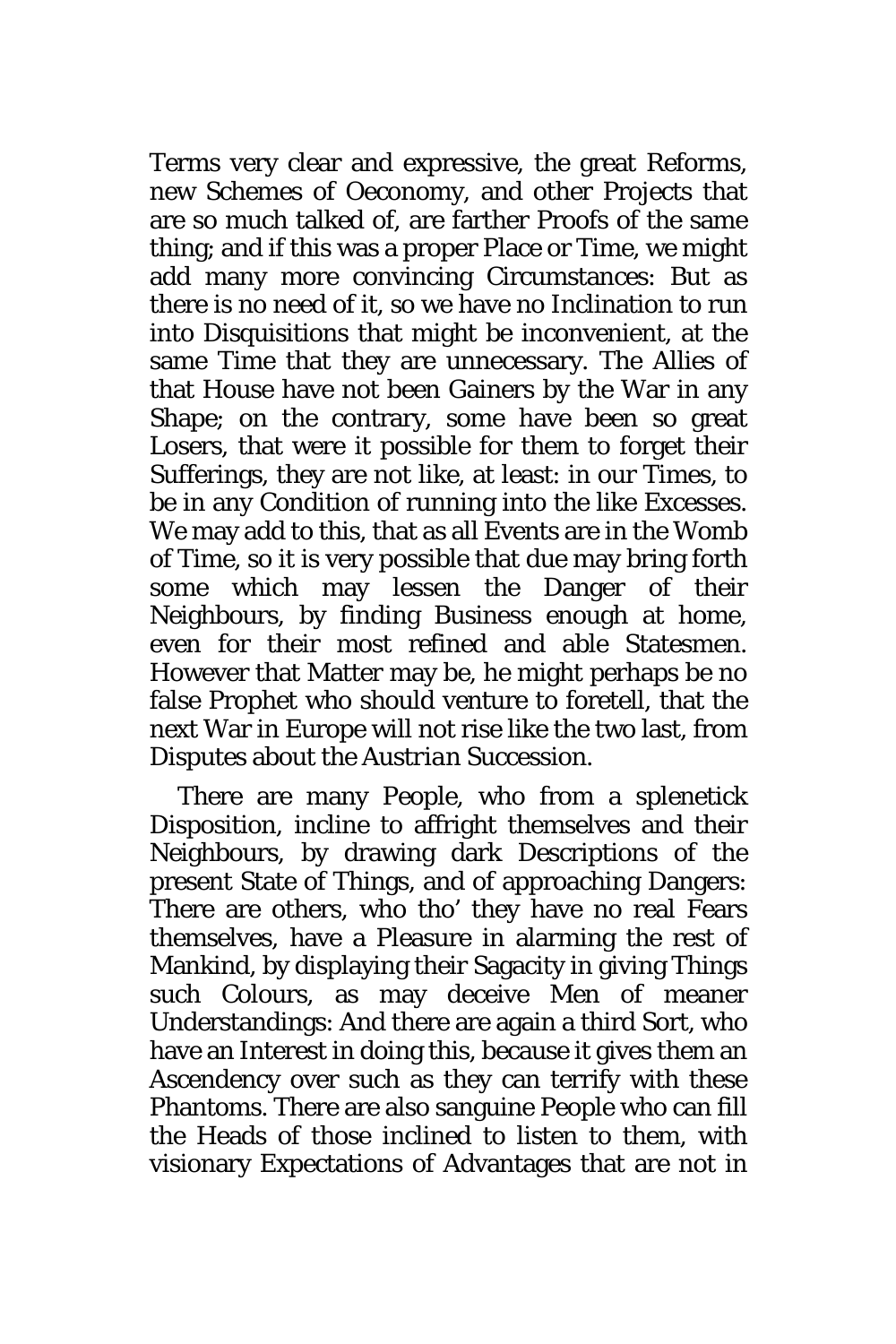Nature; but it is hoped, that nothing of either Temper will be discovered in this short Discourse, which as it claims no Merit from its Composition, so it is written without the least View either to flatter or to offend any Party. If we have ever departed from Truth, or from Probability, it has been accidentally and by Mistake, not from any private View or with any concealed Design. The Subject that is here discussed, will doubtless employ many other Pens, and may be possibly considered in very different Lights, but will never be handled with less of Prejudice or Prepossession.

The single Principle, that from this Deduction of Things we would inculcate, is this. That we have at length obtained what every honest, well-meaning, and sensible Briton wished, a speedy and safe Extrication from a burthensome and bloody War, by a Peace that has put both our selves and our Allies into a Condition, which it is our Business to improve, and to this we ought to bend our whole Attention. To wrangle about past Mistakes will be to very little Purpose; all the Parties in these Kingdoms have made enough, to wish for a general Oblivion; and it is certainly our Happiness at present, that taking Things as they stand, we have no Reason to question that all may be set right, and that Frugality, Industry, Patience, Publick Spirit and Unanimity, may enable us to pursue such Steps as may repair all past Errors, give the necessary Ease and Relief to the People, which the Taxes they have so long endured requires; and thereby put it in their Power to strengthen the Hands of the Government, which from late, as well as long past Experience, we know they will be always ready to do, when any real Emergency requires it. Upon the embracing with Sincerity this Principle, and adhering to it inflexibly, our future Prosperity must depend; and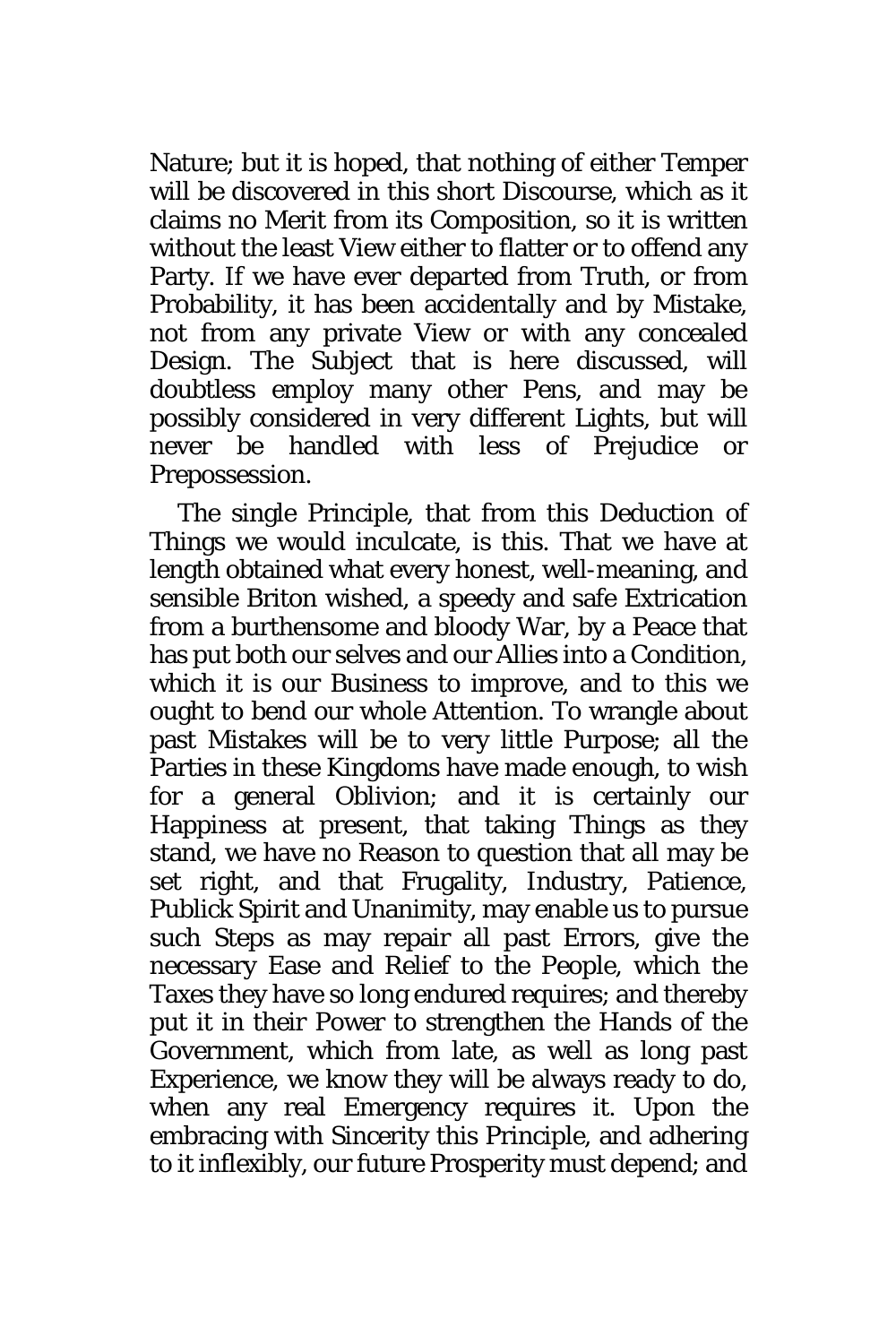it imports us very much to remember, that how well soever our Ministers may have discharged their Trust in negotiating; for us a safe and honourable Peace abroad, our Security, Peace and Welfare at home, depends entirely upon ourselves.

If we look on other States and take a View of the Condition and Conduct of all the Nations that have suffered from this Calamity, I mean from the Calamity of War; for a general Calamity it was, and the Inhabitants of every Country engaged in it, felt it more or less, tho' none so lightly as ourselves: If, I say, we consider their Behaviour upon this Occasion, we shall find that they are intent upon nothing else than what is recommended above. In *France* they are proceeding to vast Reductions in every Part of their Expences, they are desirous of finding out new Methods for encouraging and the reviving of their Manufactures; for supplying that vast Loss they have sustained in their Shipping; for restoring their sinking Commerce; and in fine, whatever else may contribute to diffuse the Balm of Peace, in such a Manner, as that in Time, it may at least heal the Wounds, if not efface the Marks of the War. In *Spain* the same Notions prevail, and are pursued as fast and as far as the Genius of that Government will permit. In *Genoa* their Councils are entirely turned to this Point, and the great Disputes among them arise from the Warmth of those who espouse different Schemes for re-establishing and improving that Commerce upon which the Welfare of their State depends. Now it is an old and a very good Maxim, that we ought to learn even from our Enemies. In this Case, without doubt, the Lesson they give us is a very good one, and we ought to be as forward as they in adjusting every Thing in such a Manner as that the People may be relieved, and the Crown of *Great-Britain* maintained in that high Rank, which, as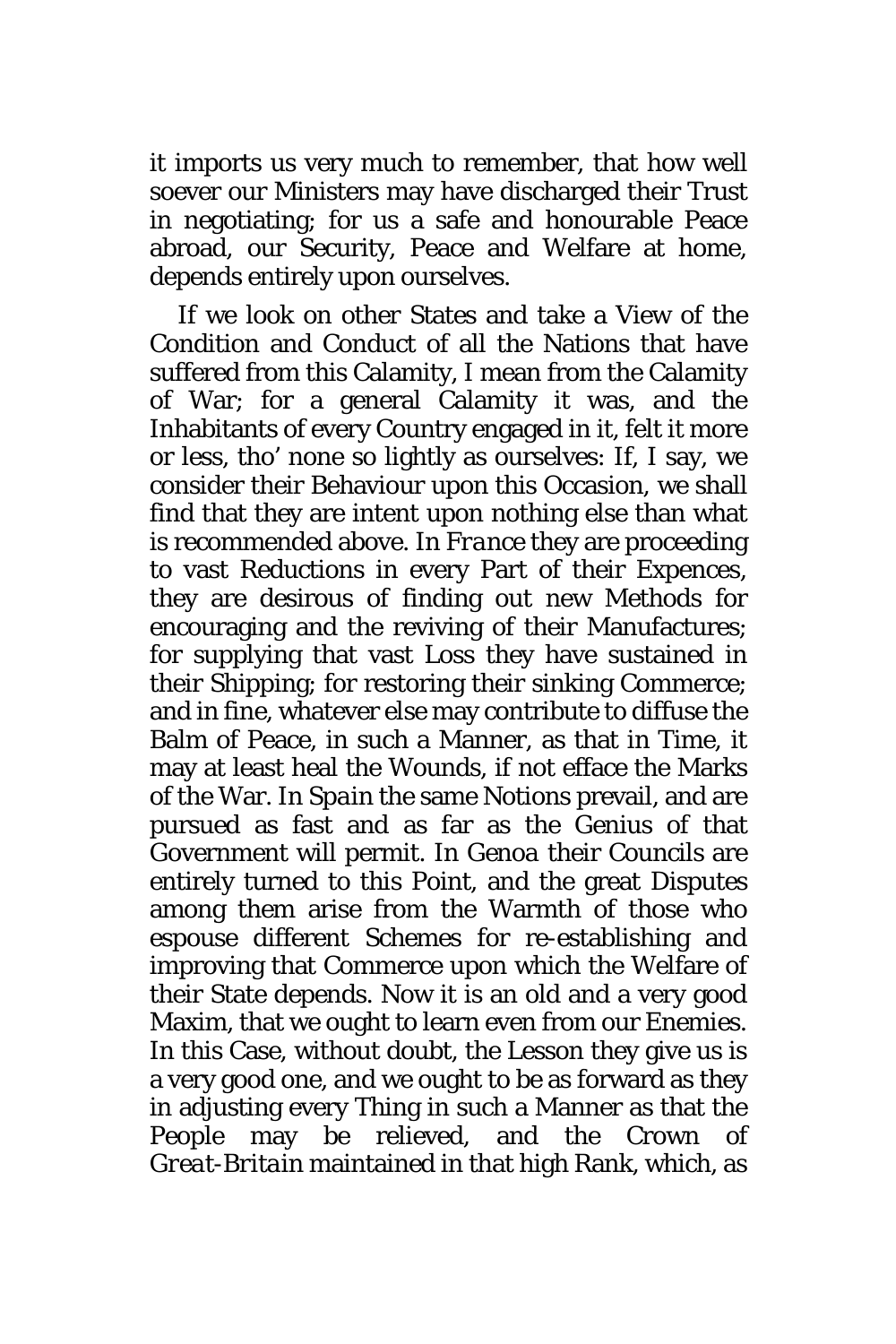a Maritime State especially, she is and ever will be entitled to hold (unless our Factions prevent it) among the Powers of *Europe*. This remains equally our Duty, whether the Crowns with whom we have made Peace, be sincere in their Intentions or not; if the former be the Basis of their Plan, we ought to avoid giving them any Temptation to alter it, by relapsing into those dangerous Feuds and Jealousies, which by shewing us to be a divided People, may encourage them to become our Enemies again; if the latter, it is still the more our Duty, because nothing but a steady Pursuit of these salutary Maxims can remove the Danger, by convincing them that the Hazard in such a Case will be much greater on their Side, than it can be on ours.

On the other hand, if we turn our Eyes towards the Conduct of our Confederates, we shall see as strong Reasons arise from thence. The Court of *Vienna* has already made such great and happy Alterations in the Management of her Affairs, as will enable the House of *Austria* to appear with that Lustre and Dignity, in which it is the Interest, as well as the Wish of her Allies, that she should ever continue. A strict Oeconomy in her Finances, a settled and well regulated Force in every Part of her Dominions, and a Disposition to share equally, amongst all her Subjects, the Blessings of a wise and mild Government in time of Peace, and to cultivate a sincere Friendship with their ancient and invariable Friends, appear to be the Maxims of that Cabinet. His *Sardinian* Majesty is no less intent upon the providing for the Security of his Dominions, the Welfare of his Subjects, and the maintaining the Peace and Independency of *Italy*, A fairer Prospect we never had of seeing the Republick of the United Provinces in a Condition to maintain their Freedom, and to act upon Principles suitable thereto, under the Auspice of that wise and excellent Prince,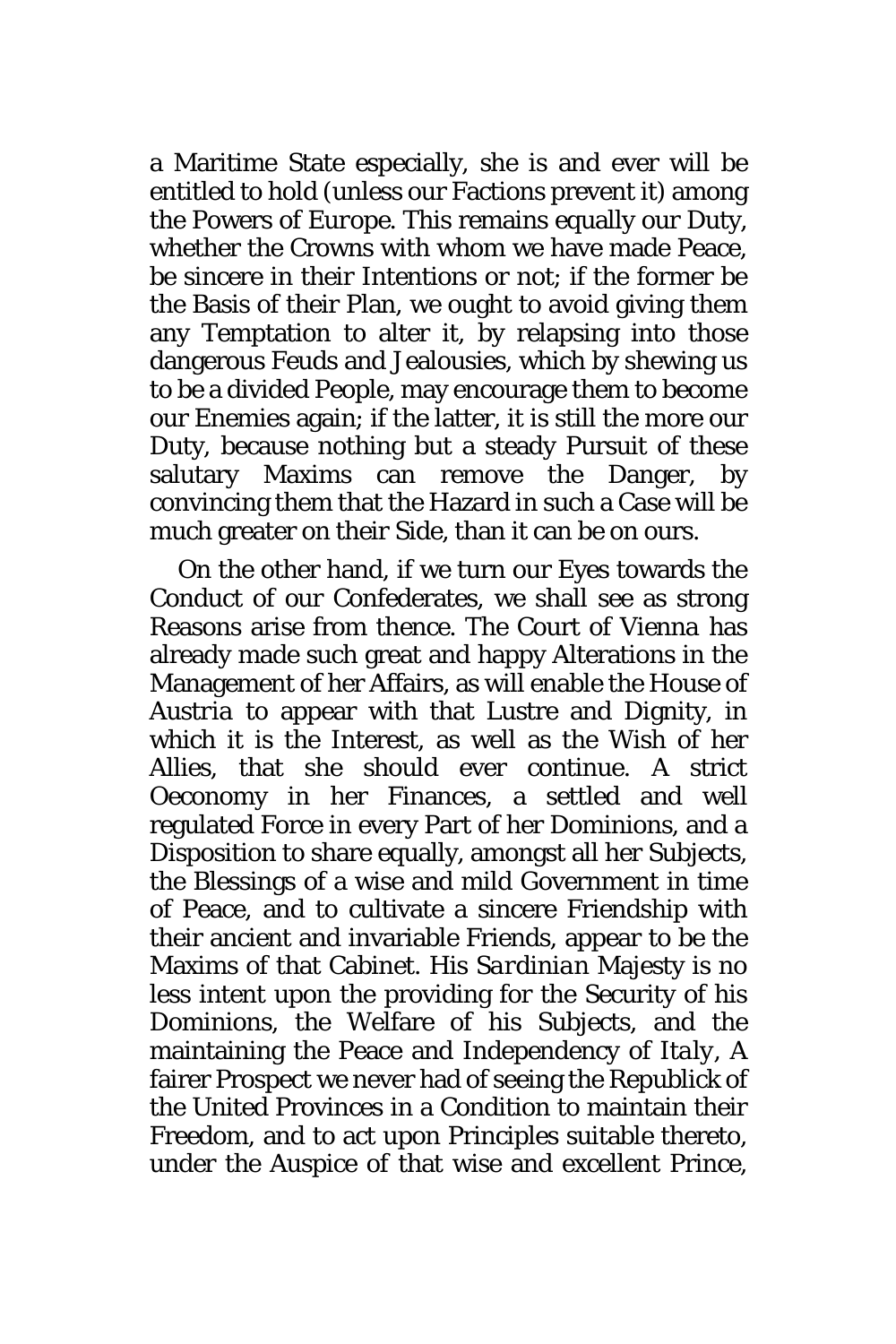whom the Voice of the People, obeying the Dictates of Divine Providence, hath let at the Head of their Government, and thereby restored as well the Strength as the Form of their ancient Constitution, by which they first acquired, and by which alone they can maintain their Liberty. We may from hence conclude, that the general Appearance of Things in favour of the Common Cause, will daily improve, and that as the Wealth, the Force, and the Independency of our old and natural Allies increase, they will draw to them not the Respect only, but the Confidence of their Neighbours, whose Interest it so visibly is, to depend rather on their Friendship and Protection from whom they have nothing to fear, than on the fair and flattering Promise, of Courts, from whom they have very little to hope; that we cannot entertain any reasonable Doubt of seeing their Credit and Influence extend as far in the Middle, as it visibly did in the Beginning of the present Century. Such a Prospect therefore ought to excite in us the most vigorous and hearty Emulation, that encouraged by mutual Examples, as well as conducted by the same honest and generous Principles, we may put an End to the Fears of *Europe*, by establishing such a Barrier as may dispirit the most ambitious Powers, and teach them to renounce those Projects that must tend to exhaust their Strength, and leave them, sooner or later, at the Mercy of their injured Neighbours.

In these Representations, what has been said proceeds upon plain and self-evident; Grounds, not from any Pretences to private Lights or secret Intelligences. All the Facts that we have mentioned are not only true, but notoriously so, and such as insinuate the contrary, if any such there be, cannot expect that we should prefer their Suspicions and Surmises to that daily Evidence we have from Events of a contrary State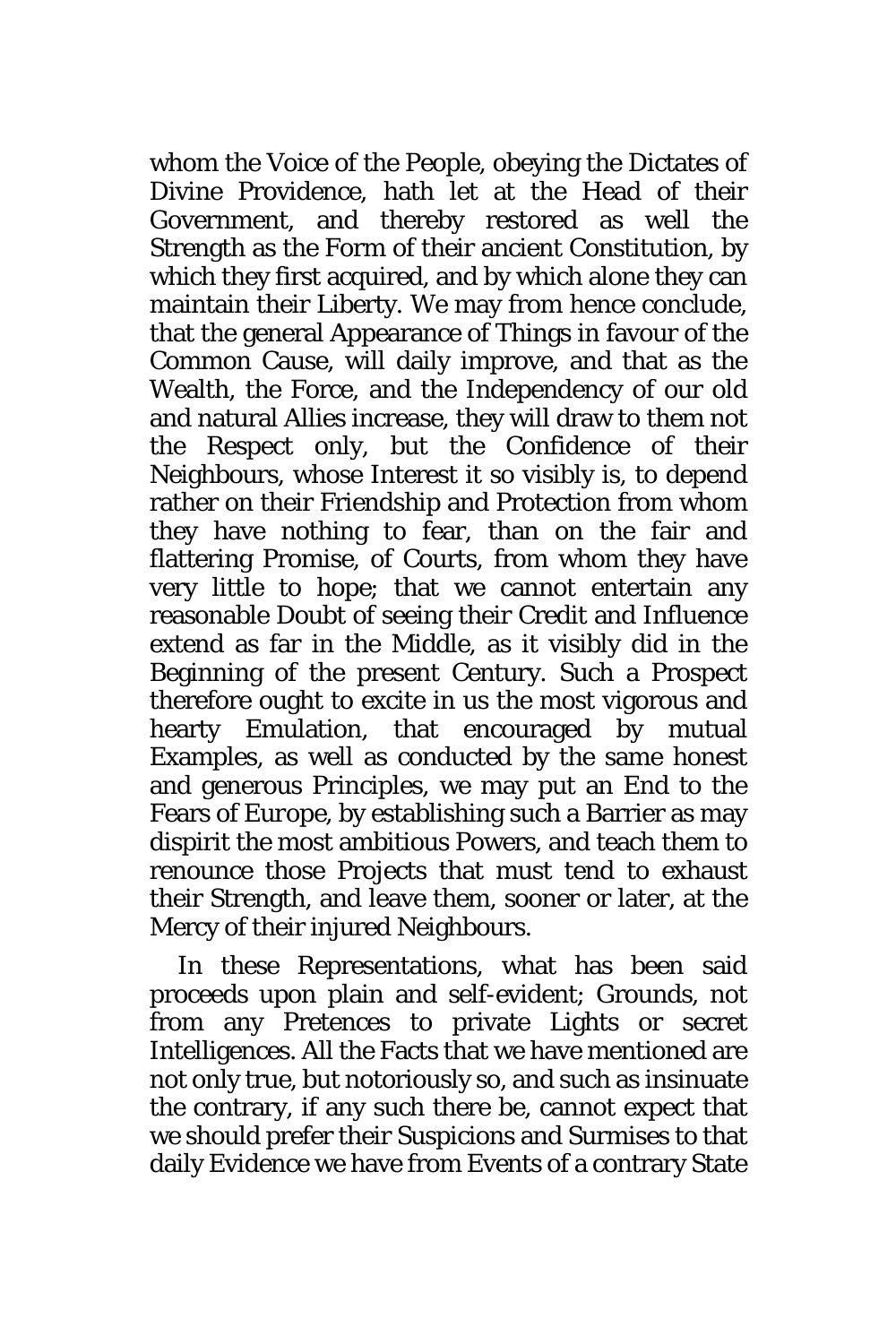of Things. Besides, granting even their Surmises and Suspicions to be true, the Inferences drawn, from them must become fresh Motives to determine us in a firm and constant Adherence to the Principles so often suggested and repeated. For what is there that can promote our Hopes, if well grounded, or secure us against our Apprehensions, if they are not without Grounds, than Unanimity and publick Spirit? Shall we preserve our Friends, shall we affright our Enemies, by falling out and renewing our Divisions amongst ourselves? Or after having experienced, in the Course of the War, so many and so great Mischiefs from this Cause, shall we still tempt Providence so far as to persist in trying what Inconveniencies may follow it in a Time of Peace? No certainly, there is in this something so mean and so ridiculous, as well as so preposterously wild and wicked, that it cannot enter into the Conceptions of Men, upon whom God has bestowed the Blessing of common Sense.

While we were involved in the War, the Supplies it required demanded all our Care, and the great Events thereof, with their Consequences, took up all our Attention, In such a Situation, Oeconomy and Frugality, tho' never more necessary, yet were with Difficulty to be practised; whatever good Wishes Men might have for the Service of their Country, it was impossible they should employ their Endeavours with much Effect, except in facilitating the raising of Money, or the promoting military or naval Operations. But now that is at an End, and we are restored to the Enjoyment of Calmness and Quiet, we have Leisure and Opportunity to consider of the most effectual Measures for reducing all Expences of Government within the narrowest Bound possible, raising Money upon the Subject in the easiest, speediest, and cheapest way that can be, applying it so as that it may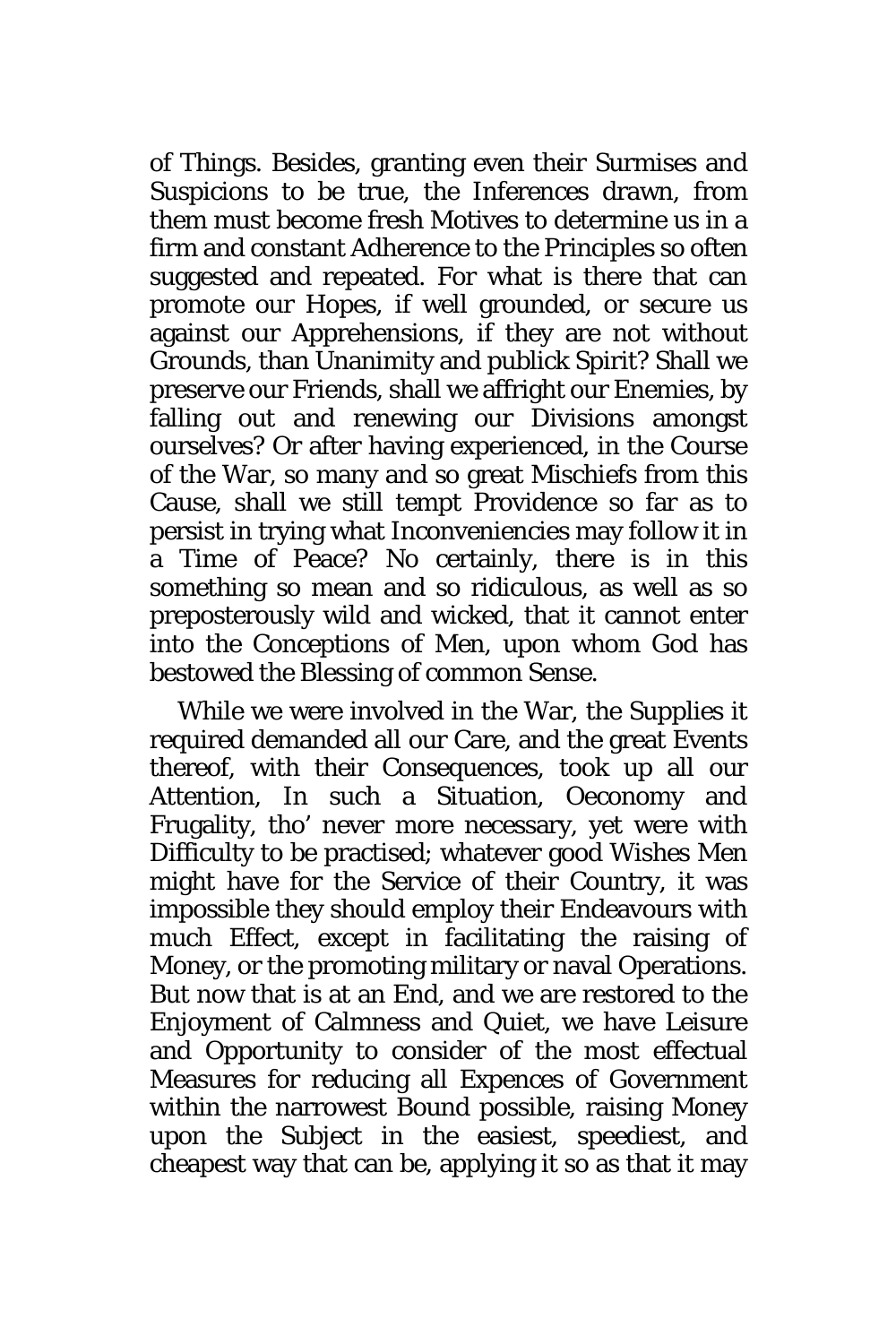tend most to the common Advantage, and thereby not only prevent our adding in the least to the heavy Burthen of Debt already incurred, but providing for the gradual Discharge of it, which at the same time that it would relieve and rejoice, would redound likewise to the Honour and Credit of the Nation. We may find the proper Means to employ that noble Resolution, that indefatigable Patience, that vigorous and active Spirit, which our Soldiers and Sailors have discovered in Time of War for their own and for their Countrymen's Benefit in Time of Peace, by putting them in a Way of so employing their Industry, as that it may afford them a comfortable Subsistance. We may revive the old, and we may discover new Schemes of preserving, protecting, and promoting Navigation, by encouraging Trade, improving Manufactures, and having a constant Eye to our naval Force, which is at once the Grace and Glory of *Great Britain*.

All these Things demand indeed much Industry and Diligence, and cannot otherwise be accomplished than by forming wise Plans, and sticking to them closely when formed. But this may be very well done, if those entrusted with the Management of Affairs, and those for whom they manage, have but a good Understanding; if Statesmen will place their Ambition where it ought to be placed, in the Welfare of the State they direct, and if the People will be but content to encourage Men to mean well, by putting a right Construction upon their Meaning, all that we wish, and all that we want, may be certainly attained; and what this is may be thus explained, that the Excellence of our Constitution may shew itself as fully in the executive Part of our Government, as in its Structure, and that the Happiness of our political System may not appear only in Books, but be visible to the whole World, in the general Felicity of all who live under it.